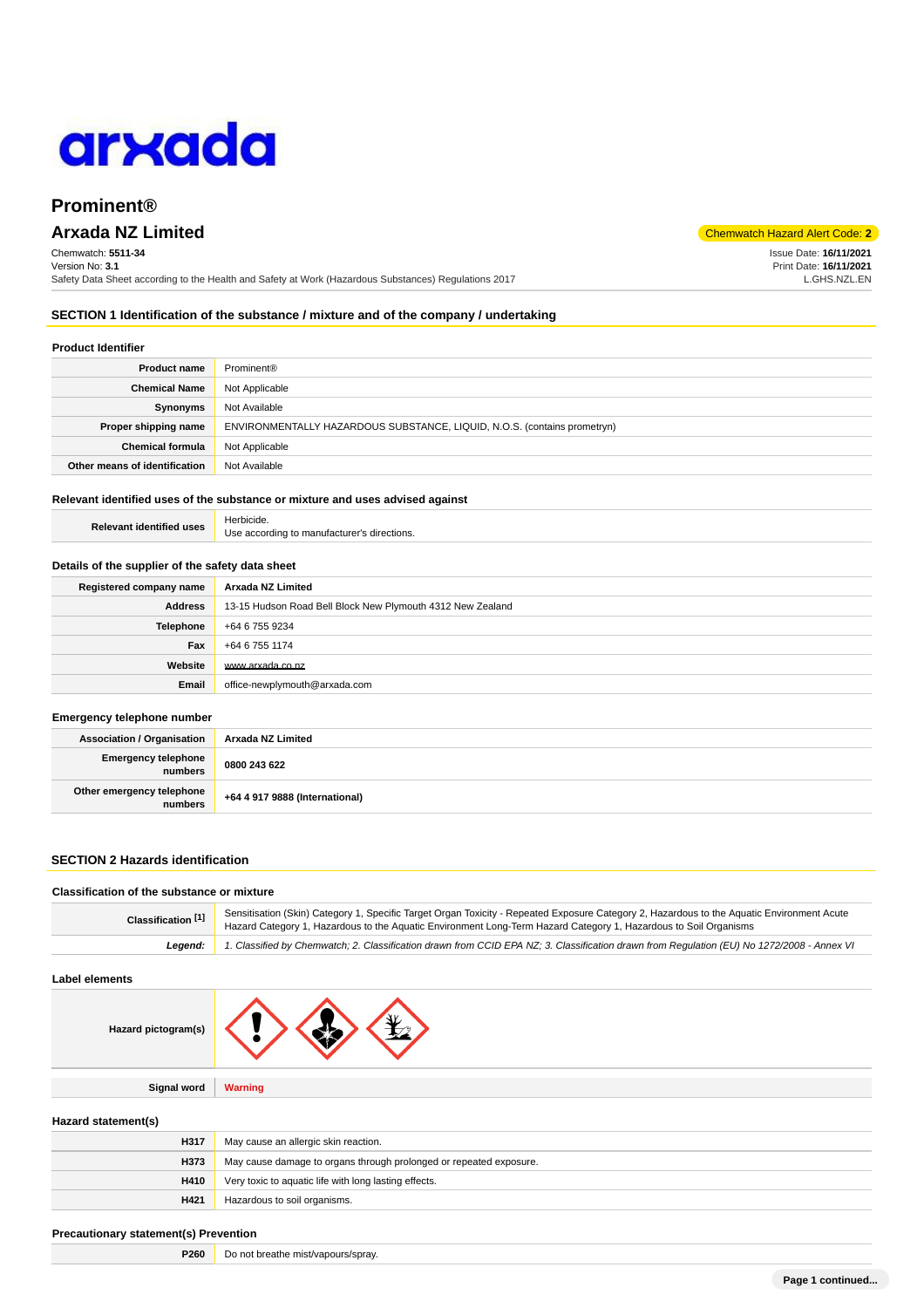### **Prominent®**

| P280             | Wear protective gloves and protective clothing.                        |
|------------------|------------------------------------------------------------------------|
| P <sub>273</sub> | Avoid release to the environment.                                      |
| P272             | Contaminated work clothing should not be allowed out of the workplace. |
|                  |                                                                        |

### **Precautionary statement(s) Response**

| P302+P352 | IF ON SKIN: Wash with plenty of water.                           |
|-----------|------------------------------------------------------------------|
| P314      | Get medical advice/attention if you feel unwell.                 |
| P333+P313 | If skin irritation or rash occurs: Get medical advice/attention. |
| P362+P364 | Take off contaminated clothing and wash it before reuse.         |
| P391      | Collect spillage.                                                |

### **Precautionary statement(s) Storage**

Not Applicable

#### **Precautionary statement(s) Disposal**

**P501** Dispose of contents/container to authorised hazardous or special waste collection point in accordance with any local regulation.

### **SECTION 3 Composition / information on ingredients**

#### **Substances**

See section below for composition of Mixtures

### **Mixtures**

| <b>CAS No</b> | %[weight]                                              | Name                                                                                                                                        |
|---------------|--------------------------------------------------------|---------------------------------------------------------------------------------------------------------------------------------------------|
| 7287-19-6     | $30 - 60$                                              | prometryn                                                                                                                                   |
| 57-55-6       | $1 - 5$                                                | propylene glycol                                                                                                                            |
| Not Available | $30 - 60$                                              | Ingredients determined not to be hazardous                                                                                                  |
| Legend:       | 4. Classification drawn from C&L * EU IOELVs available | 1. Classified by Chemwatch; 2. Classification drawn from CCID EPA NZ; 3. Classification drawn from Regulation (EU) No 1272/2008 - Annex VI; |

### **SECTION 4 First aid measures**

### **Description of first aid measures**

| <b>Eye Contact</b>  | If this product comes in contact with the eyes:<br>Immediately hold eyelids apart and flush the eye continuously with running water.<br>Ensure complete irrigation of the eye by keeping eyelids apart and away from eye and moving the eyelids by occasionally lifting the upper<br>and lower lids.<br>► Continue flushing until advised to stop by the Poisons Information Centre or a doctor, or for at least 15 minutes.<br>Transport to hospital or doctor without delay.<br>▶ Removal of contact lenses after an eye injury should only be undertaken by skilled personnel. |
|---------------------|-----------------------------------------------------------------------------------------------------------------------------------------------------------------------------------------------------------------------------------------------------------------------------------------------------------------------------------------------------------------------------------------------------------------------------------------------------------------------------------------------------------------------------------------------------------------------------------|
| <b>Skin Contact</b> | If skin contact occurs:<br>Immediately remove all contaminated clothing, including footwear.<br>Flush skin and hair with running water (and soap if available).<br>Seek medical attention in event of irritation.                                                                                                                                                                                                                                                                                                                                                                 |
| Inhalation          | If fumes, aerosols or combustion products are inhaled remove from contaminated area.<br>• Other measures are usually unnecessary.                                                                                                                                                                                                                                                                                                                                                                                                                                                 |
| Ingestion           | If swallowed do <b>NOT</b> induce vomiting.<br>If vomiting occurs, lean patient forward or place on left side (head-down position, if possible) to maintain open airway and prevent aspiration.<br>• Observe the patient carefully.<br>▶ Never give liquid to a person showing signs of being sleepy or with reduced awareness; i.e. becoming unconscious.<br>► Give water to rinse out mouth, then provide liquid slowly and as much as casualty can comfortably drink.<br>Seek medical advice.                                                                                  |

#### **Indication of any immediate medical attention and special treatment needed**

Treat symptomatically.

### **SECTION 5 Firefighting measures**

### **Extinguishing media**

The product contains a substantial proportion of water, therefore there are no restrictions on the type of extinguishing media which may be used. Choice of extinguishing media should take into account surrounding areas.

Though the material is non-combustible, evaporation of water from the mixture, caused by the heat of nearby fire, may produce floating layers of combustible substances. In such an event consider:

- foam.
- dry chemical powder.
- $\overline{\phantom{a}}$  carbon dioxide.

#### **Special hazards arising from the substrate or mixture**

**Fire Incompatibility** None known.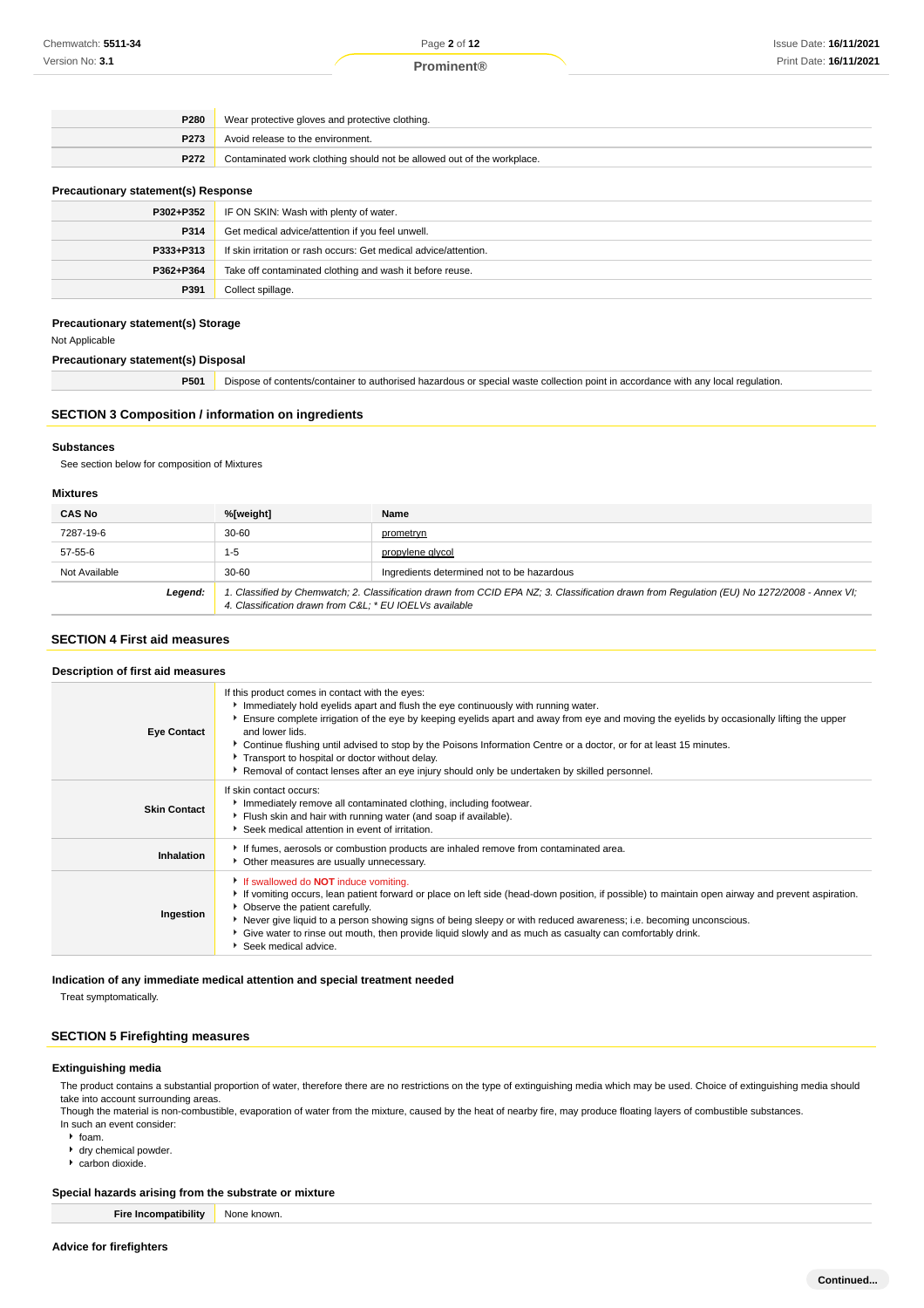| <b>Fire Fighting</b>         | Alert Fire Brigade and tell them location and nature of hazard.<br>▶ Wear breathing apparatus plus protective gloves in the event of a fire.<br>▶ Prevent, by any means available, spillage from entering drains or water courses.<br>Use fire fighting procedures suitable for surrounding area.<br>DO NOT approach containers suspected to be hot.<br>▶ Cool fire exposed containers with water spray from a protected location.<br>If safe to do so, remove containers from path of fire.<br>Equipment should be thoroughly decontaminated after use.                                              |
|------------------------------|-------------------------------------------------------------------------------------------------------------------------------------------------------------------------------------------------------------------------------------------------------------------------------------------------------------------------------------------------------------------------------------------------------------------------------------------------------------------------------------------------------------------------------------------------------------------------------------------------------|
| <b>Fire/Explosion Hazard</b> | The material is not readily combustible under normal conditions.<br>► However, it will break down under fire conditions and the organic component may burn.<br>Not considered to be a significant fire risk.<br>Heat may cause expansion or decomposition with violent rupture of containers.<br>▶ Decomposes on heating and may produce toxic fumes of carbon monoxide (CO).<br>May emit acrid smoke.<br>Decomposes on heating and produces toxic fumes of:<br>carbon dioxide (CO2)<br>nitrogen oxides (NOx)<br>sulfur oxides (SOx)<br>other pyrolysis products typical of burning organic material. |

### **SECTION 6 Accidental release measures**

**Personal precautions, protective equipment and emergency procedures**

See section 8

### **Environmental precautions**

See section 12

### **Methods and material for containment and cleaning up**

| <b>Minor Spills</b> | Environmental hazard - contain spillage.<br>Clean up all spills immediately.<br>Avoid breathing vapours and contact with skin and eyes.<br>Control personal contact with the substance, by using protective equipment.<br>• Contain and absorb spill with sand, earth, inert material or vermiculite.<br>▶ Wipe up.<br>• Place in a suitable, labelled container for waste disposal.                                                                                                                                                                                                                                                                                                                                                                                                                                                                        |
|---------------------|-------------------------------------------------------------------------------------------------------------------------------------------------------------------------------------------------------------------------------------------------------------------------------------------------------------------------------------------------------------------------------------------------------------------------------------------------------------------------------------------------------------------------------------------------------------------------------------------------------------------------------------------------------------------------------------------------------------------------------------------------------------------------------------------------------------------------------------------------------------|
| <b>Major Spills</b> | Environmental hazard - contain spillage.<br>Clear area of personnel and move upwind.<br>Alert Fire Brigade and tell them location and nature of hazard.<br>• May be violently or explosively reactive.<br>• Wear breathing apparatus plus protective gloves.<br>▶ Prevent, by any means available, spillage from entering drains or water courses<br>No smoking, naked lights or ignition sources.<br>Increase ventilation.<br>Stop leak if safe to do so.<br>▶ Water spray or fog may be used to disperse / absorb vapour.<br>Absorb or cover spill with sand, earth, inert materials or vermiculite.<br>If safe, damaged cans should be placed in a container outdoors, away from ignition sources, until pressure has dissipated.<br>Undamaged cans should be gathered and stowed safely.<br>• Collect residues and seal in labelled drums for disposal. |

Personal Protective Equipment advice is contained in Section 8 of the SDS.

### **SECTION 7 Handling and storage**

| Precautions for safe handling |                                                                                                                                                                                                                                                                                                                                                                                                                                                                                                                                                                                                                                                                                                                                                                                                                                                                                  |
|-------------------------------|----------------------------------------------------------------------------------------------------------------------------------------------------------------------------------------------------------------------------------------------------------------------------------------------------------------------------------------------------------------------------------------------------------------------------------------------------------------------------------------------------------------------------------------------------------------------------------------------------------------------------------------------------------------------------------------------------------------------------------------------------------------------------------------------------------------------------------------------------------------------------------|
| Safe handling                 | DO NOT allow clothing wet with material to stay in contact with skin<br>Avoid all personal contact, including inhalation.<br>▶ Wear protective clothing when risk of exposure occurs.<br>Use in a well-ventilated area.<br>Avoid contact with moisture.<br>Avoid contact with incompatible materials.<br>When handling, DO NOT eat, drink or smoke.<br>▶ Keep containers securely sealed when not in use.<br>Avoid physical damage to containers.<br>Always wash hands with soap and water after handling.<br>▶ Work clothes should be laundered separately. Launder contaminated clothing before re-use.<br>Use good occupational work practice.<br>▶ Observe manufacturer's storage and handling recommendations contained within this SDS.<br>Atmosphere should be regularly checked against established exposure standards to ensure safe working conditions are maintained. |
| <b>Other information</b>      | Store in original containers.<br>Keep containers securely sealed.<br>Store in a cool, dry, well-ventilated area.<br>Store away from incompatible materials and foodstuff containers.<br>Protect containers against physical damage and check regularly for leaks.<br>• Observe manufacturer's storage and handling recommendations contained within this SDS.                                                                                                                                                                                                                                                                                                                                                                                                                                                                                                                    |

### **Conditions for safe storage, including any incompatibilities**

| . | ⊐ח⊔<br>-- |  |
|---|-----------|--|
|   |           |  |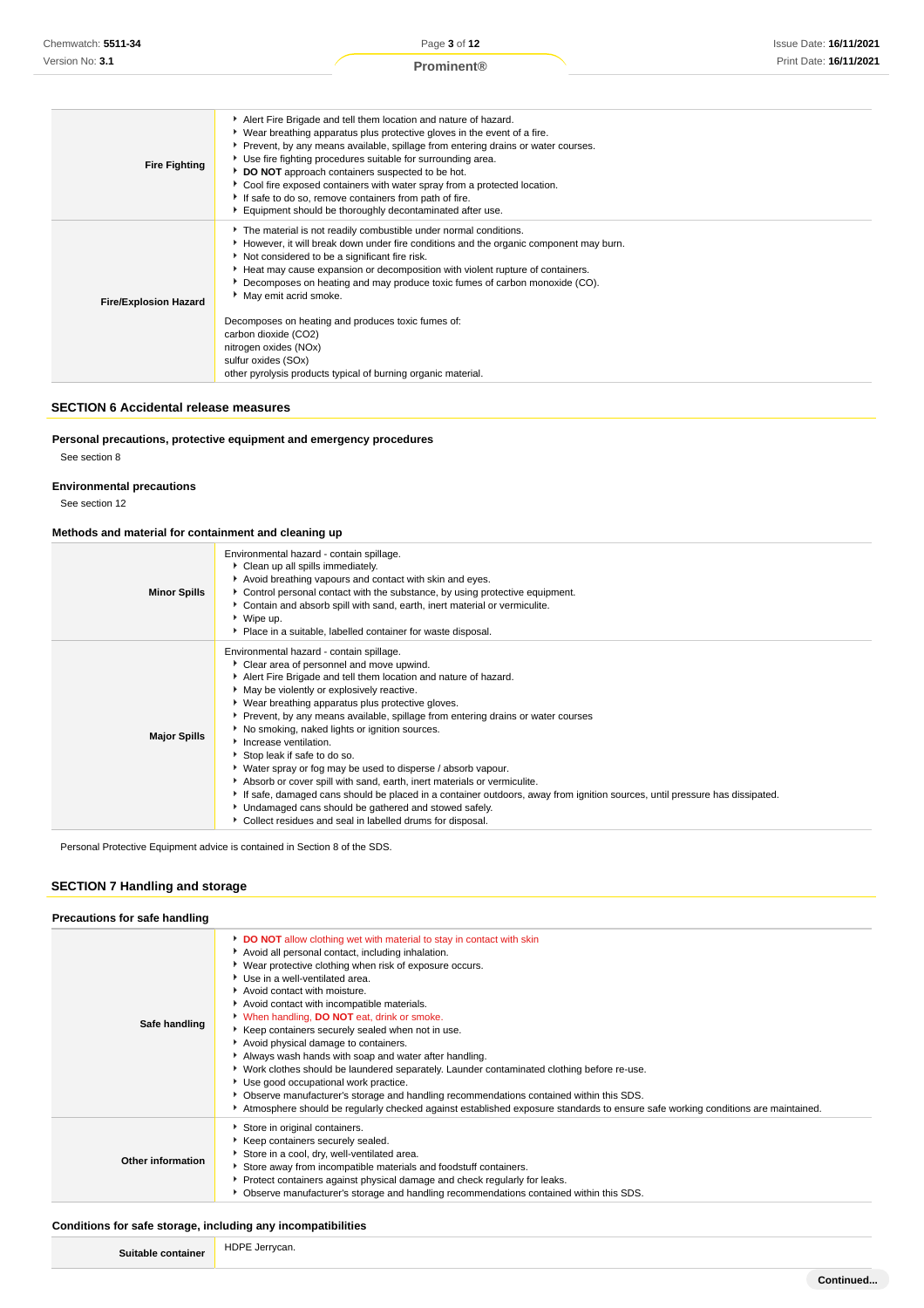### **Prominent®**



### **Occupational Exposure Limits (OEL)**

### **INGREDIENT DATA**

| Source                                            | Inaredient       | <b>Material name</b>                      | <b>TWA</b>          | <b>STEL</b>   | Peak          | <b>Notes</b>  |
|---------------------------------------------------|------------------|-------------------------------------------|---------------------|---------------|---------------|---------------|
| New Zealand Workplace<br>Exposure Standards (WES) | propylene glycol | Propane-1,2-diol: Particulates only       | $10 \text{ mg/m}$   | Not Available | Not Available | Not Available |
| New Zealand Workplace<br>Exposure Standards (WES) | propylene glycol | Propane-1,2-diol: Vapour and particulates | 150 ppm / 474 mg/m3 | Not Available | Not Available | Not Available |
| <b>Emergency Limits</b>                           |                  |                                           |                     |               |               |               |

| Ingredient       | TEEL-1               | TEEL-2                  |                     | TEEL-3      |
|------------------|----------------------|-------------------------|---------------------|-------------|
| propylene glycol | $30 \text{ mg/m}$    | $1,300 \,\mathrm{mg/m}$ |                     | 7,900 mg/m3 |
|                  |                      |                         |                     |             |
| Ingredient       | <b>Original IDLH</b> |                         | <b>Revised IDLH</b> |             |

| <b>Illyrealent</b>                   | UNIUM IDLA    | REVISEU IDLA  |  |
|--------------------------------------|---------------|---------------|--|
| prometryn                            | Not Available | Not Available |  |
| propylene glycol                     | Not Available | Not Available |  |
| <b>Occupational Exposure Banding</b> |               |               |  |

| Ingredient | <b>Occupational Exposure Band Rating</b>                                                                                                                                                                                                                                                                                                                                 | <b>Occupational Exposure Band Limit</b> |
|------------|--------------------------------------------------------------------------------------------------------------------------------------------------------------------------------------------------------------------------------------------------------------------------------------------------------------------------------------------------------------------------|-----------------------------------------|
| prometryn  |                                                                                                                                                                                                                                                                                                                                                                          | $\leq$ 0.01 mg/m <sup>3</sup>           |
| Notes:     | Occupational exposure banding is a process of assigning chemicals into specific categories or bands based on a chemical's potency and the<br>adverse health outcomes associated with exposure. The output of this process is an occupational exposure band (OEB), which corresponds to a<br>range of exposure concentrations that are expected to protect worker health. |                                         |

### **MATERIAL DATA**

### **Exposure controls**

|                                     | Engineering controls are used to remove a hazard or place a barrier between the worker and the hazard. Well-designed engineering controls can<br>be highly effective in protecting workers and will typically be independent of worker interactions to provide this high level of protection.<br>The basic types of engineering controls are:<br>Process controls which involve changing the way a job activity or process is done to reduce the risk.<br>Enclosure and/or isolation of emission source which keeps a selected hazard "physically" away from the worker and ventilation that strategically<br>"adds" and "removes" air in the work environment. Ventilation can remove or dilute an air contaminant if designed properly. The design of a<br>ventilation system must match the particular process and chemical or contaminant in use.<br>Employers may need to use multiple types of controls to prevent employee overexposure.<br>General exhaust is adequate under normal operating conditions. If risk of overexposure exists, wear SAA approved respirator. Correct fit is<br>essential to obtain adequate protection. Provide adequate ventilation in warehouse or closed storage areas. Air contaminants generated in the<br>workplace possess varying "escape" velocities which, in turn, determine the "capture velocities" of fresh circulating air required to effectively |                                  |                                     |  |
|-------------------------------------|------------------------------------------------------------------------------------------------------------------------------------------------------------------------------------------------------------------------------------------------------------------------------------------------------------------------------------------------------------------------------------------------------------------------------------------------------------------------------------------------------------------------------------------------------------------------------------------------------------------------------------------------------------------------------------------------------------------------------------------------------------------------------------------------------------------------------------------------------------------------------------------------------------------------------------------------------------------------------------------------------------------------------------------------------------------------------------------------------------------------------------------------------------------------------------------------------------------------------------------------------------------------------------------------------------------------------------------------------------------------------------------------------|----------------------------------|-------------------------------------|--|
|                                     | remove the contaminant.                                                                                                                                                                                                                                                                                                                                                                                                                                                                                                                                                                                                                                                                                                                                                                                                                                                                                                                                                                                                                                                                                                                                                                                                                                                                                                                                                                              |                                  |                                     |  |
|                                     | Type of Contaminant:                                                                                                                                                                                                                                                                                                                                                                                                                                                                                                                                                                                                                                                                                                                                                                                                                                                                                                                                                                                                                                                                                                                                                                                                                                                                                                                                                                                 |                                  | Air Speed:                          |  |
| Appropriate engineering<br>controls | solvent, vapours, degreasing etc., evaporating from tank (in still air)                                                                                                                                                                                                                                                                                                                                                                                                                                                                                                                                                                                                                                                                                                                                                                                                                                                                                                                                                                                                                                                                                                                                                                                                                                                                                                                              |                                  | $0.25 - 0.5$ m/s<br>(50-100 f/min)  |  |
|                                     | aerosols, fumes from pouring operations, intermittent container filling, low speed conveyer transfers, welding, spray<br>drift, plating acid fumes, pickling (released at low velocity into zone of active generation)                                                                                                                                                                                                                                                                                                                                                                                                                                                                                                                                                                                                                                                                                                                                                                                                                                                                                                                                                                                                                                                                                                                                                                               |                                  | 0.5-1 m/s (100-200<br>f/min.        |  |
|                                     | direct spray, spray painting in shallow booths, drum filling, conveyer loading, crusher dusts, gas discharge (active<br>generation into zone of rapid air motion)                                                                                                                                                                                                                                                                                                                                                                                                                                                                                                                                                                                                                                                                                                                                                                                                                                                                                                                                                                                                                                                                                                                                                                                                                                    |                                  | 1-2.5 m/s (200-500<br>f/min)        |  |
|                                     | grinding, abrasive blasting, tumbling, high speed wheel generated dusts (released at high initial velocity into zone of<br>very high rapid air motion).                                                                                                                                                                                                                                                                                                                                                                                                                                                                                                                                                                                                                                                                                                                                                                                                                                                                                                                                                                                                                                                                                                                                                                                                                                              |                                  | $2.5 - 10$ m/s<br>(500-2000 f/min.) |  |
|                                     |                                                                                                                                                                                                                                                                                                                                                                                                                                                                                                                                                                                                                                                                                                                                                                                                                                                                                                                                                                                                                                                                                                                                                                                                                                                                                                                                                                                                      |                                  |                                     |  |
|                                     | Lower end of the range                                                                                                                                                                                                                                                                                                                                                                                                                                                                                                                                                                                                                                                                                                                                                                                                                                                                                                                                                                                                                                                                                                                                                                                                                                                                                                                                                                               | Upper end of the range           |                                     |  |
|                                     | 1: Room air currents minimal or favourable to capture                                                                                                                                                                                                                                                                                                                                                                                                                                                                                                                                                                                                                                                                                                                                                                                                                                                                                                                                                                                                                                                                                                                                                                                                                                                                                                                                                | 1: Disturbing room air currents  |                                     |  |
|                                     | 2: Contaminants of low toxicity or of nuisance value only                                                                                                                                                                                                                                                                                                                                                                                                                                                                                                                                                                                                                                                                                                                                                                                                                                                                                                                                                                                                                                                                                                                                                                                                                                                                                                                                            | 2: Contaminants of high toxicity |                                     |  |
|                                     |                                                                                                                                                                                                                                                                                                                                                                                                                                                                                                                                                                                                                                                                                                                                                                                                                                                                                                                                                                                                                                                                                                                                                                                                                                                                                                                                                                                                      |                                  |                                     |  |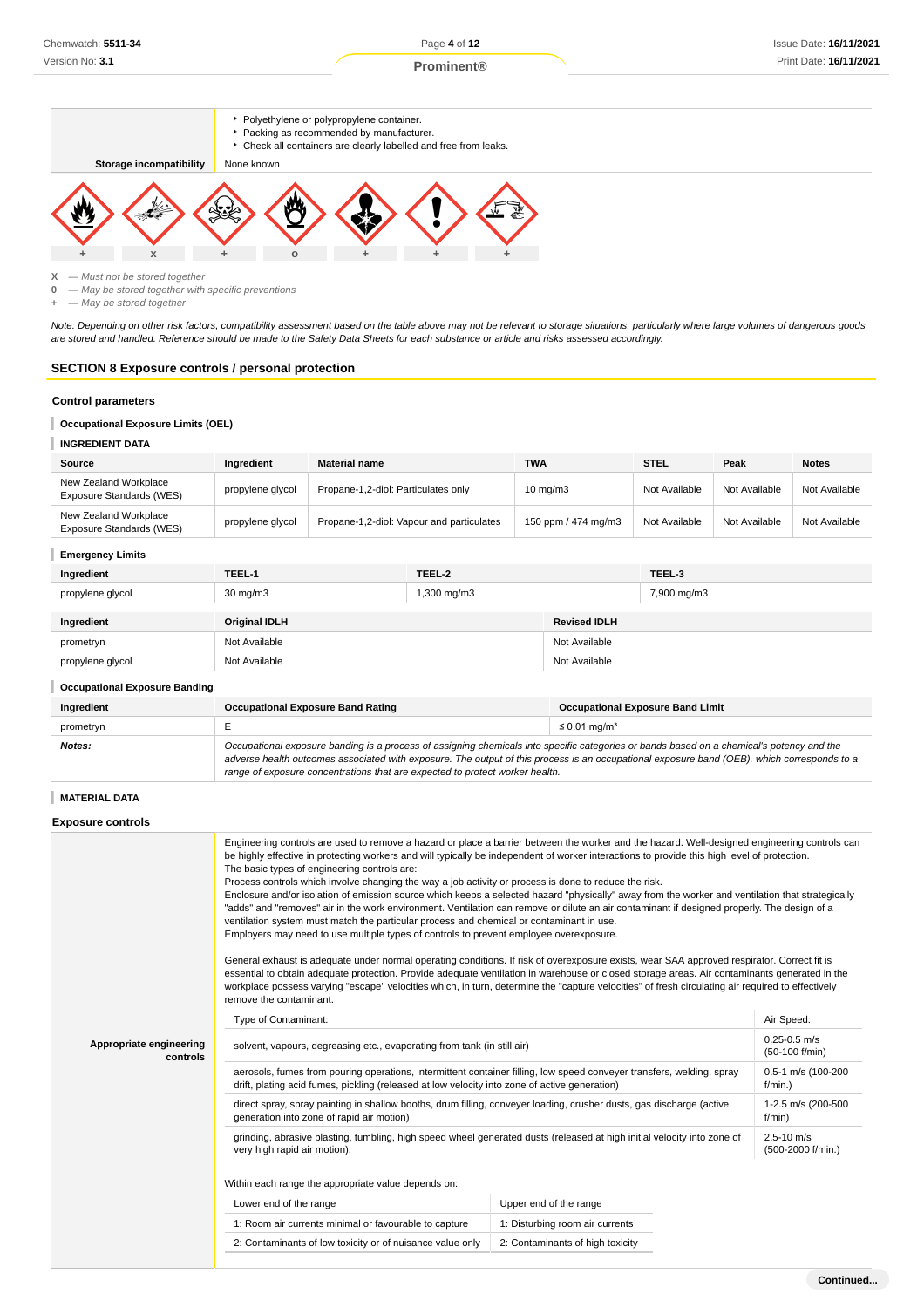|                            | 3: Intermittent, low production.                                                                                                                                                                                                                                                                                                                                                                                                                                                                                                                                                                                                                                                                                                                                                                                                                                                                                                                                                                                                                                                                                                                                                                                                                 | 3: High production, heavy use                                                                                                                                                                                                                                                                                                                                                                                                                                                                                                                                                                                                                                                                                                                                                                                                                                                                                                                                                                                                                                                                                                                                                                                                                                                                                                                                                                                                                                                                                                                                                                                                                                                                                                                                                                                                                                                                                                                                                                                                                                                                                                                                                                                                                                                                                                                                                                                                                                                                                                                                                                                                                                                                                                                                                 |  |
|----------------------------|--------------------------------------------------------------------------------------------------------------------------------------------------------------------------------------------------------------------------------------------------------------------------------------------------------------------------------------------------------------------------------------------------------------------------------------------------------------------------------------------------------------------------------------------------------------------------------------------------------------------------------------------------------------------------------------------------------------------------------------------------------------------------------------------------------------------------------------------------------------------------------------------------------------------------------------------------------------------------------------------------------------------------------------------------------------------------------------------------------------------------------------------------------------------------------------------------------------------------------------------------|-------------------------------------------------------------------------------------------------------------------------------------------------------------------------------------------------------------------------------------------------------------------------------------------------------------------------------------------------------------------------------------------------------------------------------------------------------------------------------------------------------------------------------------------------------------------------------------------------------------------------------------------------------------------------------------------------------------------------------------------------------------------------------------------------------------------------------------------------------------------------------------------------------------------------------------------------------------------------------------------------------------------------------------------------------------------------------------------------------------------------------------------------------------------------------------------------------------------------------------------------------------------------------------------------------------------------------------------------------------------------------------------------------------------------------------------------------------------------------------------------------------------------------------------------------------------------------------------------------------------------------------------------------------------------------------------------------------------------------------------------------------------------------------------------------------------------------------------------------------------------------------------------------------------------------------------------------------------------------------------------------------------------------------------------------------------------------------------------------------------------------------------------------------------------------------------------------------------------------------------------------------------------------------------------------------------------------------------------------------------------------------------------------------------------------------------------------------------------------------------------------------------------------------------------------------------------------------------------------------------------------------------------------------------------------------------------------------------------------------------------------------------------------|--|
|                            | 4: Large hood or large air mass in motion                                                                                                                                                                                                                                                                                                                                                                                                                                                                                                                                                                                                                                                                                                                                                                                                                                                                                                                                                                                                                                                                                                                                                                                                        | 4: Small hood - local control only                                                                                                                                                                                                                                                                                                                                                                                                                                                                                                                                                                                                                                                                                                                                                                                                                                                                                                                                                                                                                                                                                                                                                                                                                                                                                                                                                                                                                                                                                                                                                                                                                                                                                                                                                                                                                                                                                                                                                                                                                                                                                                                                                                                                                                                                                                                                                                                                                                                                                                                                                                                                                                                                                                                                            |  |
|                            | factors of 10 or more when extraction systems are installed or used.                                                                                                                                                                                                                                                                                                                                                                                                                                                                                                                                                                                                                                                                                                                                                                                                                                                                                                                                                                                                                                                                                                                                                                             | Simple theory shows that air velocity falls rapidly with distance away from the opening of a simple extraction pipe. Velocity generally decreases<br>with the square of distance from the extraction point (in simple cases). Therefore the air speed at the extraction point should be adjusted,<br>accordingly, after reference to distance from the contaminating source. The air velocity at the extraction fan, for example, should be a minimum<br>of 1-2 m/s (200-400 f/min.) for extraction of solvents generated in a tank 2 meters distant from the extraction point. Other mechanical<br>considerations, producing performance deficits within the extraction apparatus, make it essential that theoretical air velocities are multiplied by                                                                                                                                                                                                                                                                                                                                                                                                                                                                                                                                                                                                                                                                                                                                                                                                                                                                                                                                                                                                                                                                                                                                                                                                                                                                                                                                                                                                                                                                                                                                                                                                                                                                                                                                                                                                                                                                                                                                                                                                                       |  |
| <b>Personal protection</b> |                                                                                                                                                                                                                                                                                                                                                                                                                                                                                                                                                                                                                                                                                                                                                                                                                                                                                                                                                                                                                                                                                                                                                                                                                                                  |                                                                                                                                                                                                                                                                                                                                                                                                                                                                                                                                                                                                                                                                                                                                                                                                                                                                                                                                                                                                                                                                                                                                                                                                                                                                                                                                                                                                                                                                                                                                                                                                                                                                                                                                                                                                                                                                                                                                                                                                                                                                                                                                                                                                                                                                                                                                                                                                                                                                                                                                                                                                                                                                                                                                                                               |  |
| Eye and face protection    | Safety glasses with side shields.<br>Chemical goggles.<br>national equivalent]                                                                                                                                                                                                                                                                                                                                                                                                                                                                                                                                                                                                                                                                                                                                                                                                                                                                                                                                                                                                                                                                                                                                                                   | Contact lenses may pose a special hazard; soft contact lenses may absorb and concentrate irritants. A written policy document, describing<br>the wearing of lenses or restrictions on use, should be created for each workplace or task. This should include a review of lens absorption<br>and adsorption for the class of chemicals in use and an account of injury experience. Medical and first-aid personnel should be trained in<br>their removal and suitable equipment should be readily available. In the event of chemical exposure, begin eye irrigation immediately and<br>remove contact lens as soon as practicable. Lens should be removed at the first signs of eye redness or irritation - lens should be removed in<br>a clean environment only after workers have washed hands thoroughly. [CDC NIOSH Current Intelligence Bulletin 59], [AS/NZS 1336 or                                                                                                                                                                                                                                                                                                                                                                                                                                                                                                                                                                                                                                                                                                                                                                                                                                                                                                                                                                                                                                                                                                                                                                                                                                                                                                                                                                                                                                                                                                                                                                                                                                                                                                                                                                                                                                                                                                   |  |
| <b>Skin protection</b>     | See Hand protection below                                                                                                                                                                                                                                                                                                                                                                                                                                                                                                                                                                                                                                                                                                                                                                                                                                                                                                                                                                                                                                                                                                                                                                                                                        |                                                                                                                                                                                                                                                                                                                                                                                                                                                                                                                                                                                                                                                                                                                                                                                                                                                                                                                                                                                                                                                                                                                                                                                                                                                                                                                                                                                                                                                                                                                                                                                                                                                                                                                                                                                                                                                                                                                                                                                                                                                                                                                                                                                                                                                                                                                                                                                                                                                                                                                                                                                                                                                                                                                                                                               |  |
| Hands/feet protection      | ▶ Wear chemical protective gloves, e.g. PVC.<br>▶ Wear safety footwear or safety gumboots, e.g. Rubber<br><b>NOTE:</b><br>equipment, to avoid all possible skin contact.<br>and has therefore to be checked prior to the application.<br>making a final choice.<br>washed and dried thoroughly. Application of a non-perfumed moisturiser is recommended.<br>frequency and duration of contact,<br>chemical resistance of glove material,<br>glove thickness and<br>٠<br>dexterity<br>٠<br>240 minutes according to EN 374, AS/NZS 2161.10.1 or national equivalent) is recommended.<br>EN 374, AS/NZS 2161.10.1 or national equivalent) is recommended.<br>use.<br>Contaminated gloves should be replaced.<br>٠<br>As defined in ASTM F-739-96 in any application, gloves are rated as:<br>Excellent when breakthrough time > 480 min<br>Good when breakthrough time > 20 min<br>٠<br>Fair when breakthrough time < 20 min<br>٠<br>Poor when glove material degrades<br>٠<br>For general applications, gloves with a thickness typically greater than 0.35 mm, are recommended.<br>consideration of the task requirements and knowledge of breakthrough times.<br>or puncture potential<br>moisturiser is recommended.<br>▶ Butyl rubber gloves | The material may produce skin sensitisation in predisposed individuals. Care must be taken, when removing gloves and other protective<br>▶ Contaminated leather items, such as shoes, belts and watch-bands should be removed and destroyed.<br>The selection of suitable gloves does not only depend on the material, but also on further marks of quality which vary from manufacturer to<br>manufacturer. Where the chemical is a preparation of several substances, the resistance of the glove material can not be calculated in advance<br>The exact break through time for substances has to be obtained from the manufacturer of the protective gloves and has to be observed when<br>Personal hygiene is a key element of effective hand care. Gloves must only be worn on clean hands. After using gloves, hands should be<br>Suitability and durability of glove type is dependent on usage. Important factors in the selection of gloves include:<br>Select gloves tested to a relevant standard (e.g. Europe EN 374, US F739, AS/NZS 2161.1 or national equivalent).<br>When prolonged or frequently repeated contact may occur, a glove with a protection class of 5 or higher (breakthrough time greater than<br>When only brief contact is expected, a glove with a protection class of 3 or higher (breakthrough time greater than 60 minutes according to<br>Some glove polymer types are less affected by movement and this should be taken into account when considering gloves for long-term<br>It should be emphasised that glove thickness is not necessarily a good predictor of glove resistance to a specific chemical, as the permeation<br>efficiency of the glove will be dependent on the exact composition of the glove material. Therefore, glove selection should also be based on<br>Glove thickness may also vary depending on the glove manufacturer, the glove type and the glove model. Therefore, the manufacturers'<br>technical data should always be taken into account to ensure selection of the most appropriate glove for the task.<br>Note: Depending on the activity being conducted, gloves of varying thickness may be required for specific tasks. For example:<br>Thinner gloves (down to 0.1 mm or less) may be required where a high degree of manual dexterity is needed. However, these gloves are<br>only likely to give short duration protection and would normally be just for single use applications, then disposed of.<br>Thicker gloves (up to 3 mm or more) may be required where there is a mechanical (as well as a chemical) risk i.e. where there is abrasion<br>Gloves must only be worn on clean hands. After using gloves, hands should be washed and dried thoroughly. Application of a non-perfumed |  |
|                            | Nitrile rubber gloves (Note: Nitric acid penetrates nitrile gloves in a few minutes.)<br>$\cdot$                                                                                                                                                                                                                                                                                                                                                                                                                                                                                                                                                                                                                                                                                                                                                                                                                                                                                                                                                                                                                                                                                                                                                 |                                                                                                                                                                                                                                                                                                                                                                                                                                                                                                                                                                                                                                                                                                                                                                                                                                                                                                                                                                                                                                                                                                                                                                                                                                                                                                                                                                                                                                                                                                                                                                                                                                                                                                                                                                                                                                                                                                                                                                                                                                                                                                                                                                                                                                                                                                                                                                                                                                                                                                                                                                                                                                                                                                                                                                               |  |
| <b>Body protection</b>     | See Other protection below                                                                                                                                                                                                                                                                                                                                                                                                                                                                                                                                                                                                                                                                                                                                                                                                                                                                                                                                                                                                                                                                                                                                                                                                                       |                                                                                                                                                                                                                                                                                                                                                                                                                                                                                                                                                                                                                                                                                                                                                                                                                                                                                                                                                                                                                                                                                                                                                                                                                                                                                                                                                                                                                                                                                                                                                                                                                                                                                                                                                                                                                                                                                                                                                                                                                                                                                                                                                                                                                                                                                                                                                                                                                                                                                                                                                                                                                                                                                                                                                                               |  |
| Other protection           | • Overalls.<br>▶ P.V.C apron.<br>Barrier cream.<br>Skin cleansing cream.<br>▶ Eye wash unit.                                                                                                                                                                                                                                                                                                                                                                                                                                                                                                                                                                                                                                                                                                                                                                                                                                                                                                                                                                                                                                                                                                                                                     |                                                                                                                                                                                                                                                                                                                                                                                                                                                                                                                                                                                                                                                                                                                                                                                                                                                                                                                                                                                                                                                                                                                                                                                                                                                                                                                                                                                                                                                                                                                                                                                                                                                                                                                                                                                                                                                                                                                                                                                                                                                                                                                                                                                                                                                                                                                                                                                                                                                                                                                                                                                                                                                                                                                                                                               |  |

### **Recommended material(s)**

### **GLOVE SELECTION INDEX**

Glove selection is based on a modified presentation of the:  **"Forsberg Clothing Performance Index".**

The effect(s) of the following substance(s) are taken into account in the **computer-**

**Respiratory protection**

Type A-P Filter of sufficient capacity. (AS/NZS 1716 & 1715, EN 143:2000 & 149:2001, ANSI Z88 or national equivalent)

Where the concentration of gas/particulates in the breathing zone, approaches or exceeds the "Exposure Standard" (or ES), respiratory protection is required.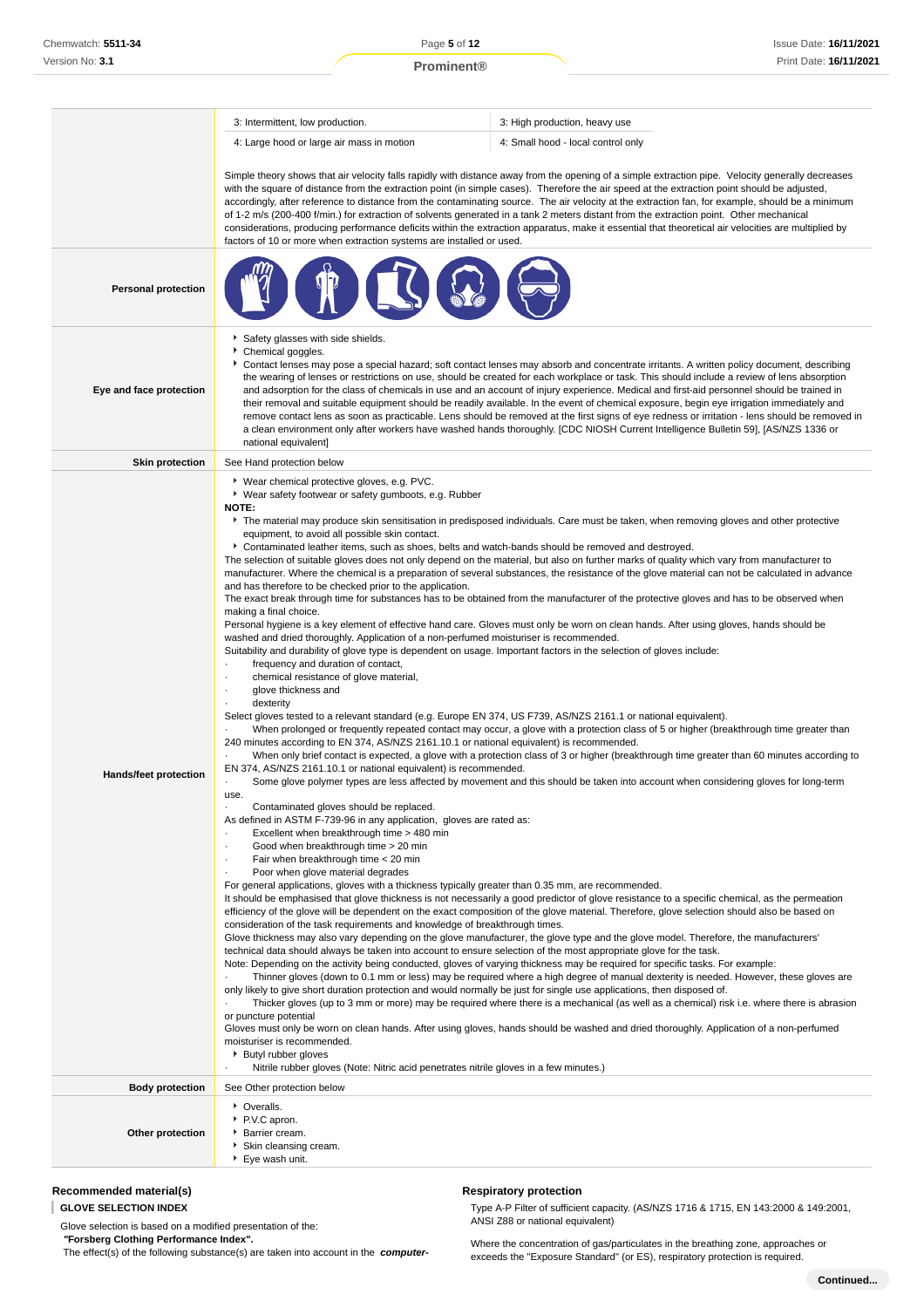### **generated** selection:

| <b>Prominent®</b> |  |
|-------------------|--|

| <b>Material</b>       | <b>CPI</b> |
|-----------------------|------------|
| <b>BUTYL</b>          | C          |
| <b>NATURAL RUBBER</b> | C          |
| NATURAL+NEOPRENE      | C          |
| <b>NEOPRENE</b>       | C          |
| <b>NITRILE</b>        | C          |
| NITRILE+PVC           | C          |
| PE/EVAL/PE            | C          |
| <b>PVA</b>            | C          |
| <b>PVC</b>            | C          |
| <b>VITON</b>          | C          |

\* CPI - Chemwatch Performance Index

A: Best Selection

B: Satisfactory; may degrade after 4 hours continuous immersion

C: Poor to Dangerous Choice for other than short term immersion

**NOTE**: As a series of factors will influence the actual performance of the glove, a final selection must be based on detailed observation. -

\* Where the glove is to be used on a short term, casual or infrequent basis, factors such as "feel" or convenience (e.g. disposability), may dictate a choice of gloves which might otherwise be unsuitable following long-term or frequent use. A qualified practitioner should be consulted.

Degree of protection varies with both face-piece and Class of filter; the nature of protection varies with Type of filter.

| <b>Required Minimum</b><br><b>Protection Factor</b> | <b>Half-Face</b><br>Respirator    | <b>Full-Face</b><br>Respirator | <b>Powered Air</b><br>Respirator       |
|-----------------------------------------------------|-----------------------------------|--------------------------------|----------------------------------------|
| up to $5 \times ES$                                 | A-AUS / Class 1<br>P <sub>2</sub> |                                | A-PAPR-AUS /<br>Class 1 P <sub>2</sub> |
| up to $25 \times ES$                                | Air-line*                         | $A-2P2$                        | A-PAPR-2 P2                            |
| up to $50 \times ES$                                | ۰                                 | $A-3P2$                        | -                                      |
| $50+ x ES$                                          | ۰                                 | Air-line**                     | -                                      |

\* - Continuous-flow; \*\* - Continuous-flow or positive pressure demand ^ - Full-face

A(All classes) = Organic vapours, B AUS or B1 = Acid gasses, B2 = Acid gas or hydrogen cyanide(HCN), B3 = Acid gas or hydrogen cyanide(HCN), E = Sulfur dioxide(SO2), G = Agricultural chemicals, K = Ammonia(NH3), Hg = Mercury, NO = Oxides of nitrogen,  $MB =$  Methyl bromide,  $AX =$  Low boiling point organic compounds(below 65 degC)

- Cartridge respirators should never be used for emergency ingress or in areas of unknown vapour concentrations or oxygen content.
- $\blacktriangleright$  The wearer must be warned to leave the contaminated area immediately on detecting any odours through the respirator. The odour may indicate that the mask is not functioning properly, that the vapour concentration is too high, or that the mask is not properly fitted. Because of these limitations, only restricted use of cartridge respirators is considered appropriate.
- Cartridge performance is affected by humidity. Cartridges should be changed after 2 hr of continuous use unless it is determined that the humidity is less than 75%, in which case, cartridges can be used for 4 hr. Used cartridges should be discarded daily, regardless of the length of time used

### **SECTION 9 Physical and chemical properties**

#### **Information on basic physical and chemical properties**

| Appearance                                      | Off white suspension; dispersible in water. |                                            |                |
|-------------------------------------------------|---------------------------------------------|--------------------------------------------|----------------|
|                                                 |                                             |                                            |                |
| <b>Physical state</b>                           | Liquid                                      | Relative density (Water = $1$ )            | 1.08           |
| Odour                                           | Not Available                               | Partition coefficient n-octanol<br>/ water | Not Available  |
| Odour threshold                                 | Not Available                               | Auto-ignition temperature (°C)             | Not Available  |
| pH (as supplied)                                | $6.7 - 7.5$                                 | Decomposition temperature                  | Not Available  |
| Melting point / freezing point<br>(°C)          | Not Available                               | Viscosity (cSt)                            | Not Available  |
| Initial boiling point and boiling<br>range (°C) | Not Available                               | Molecular weight (g/mol)                   | Not Applicable |
| Flash point (°C)                                | Not Applicable                              | <b>Taste</b>                               | Not Available  |
| <b>Evaporation rate</b>                         | Not Available                               | <b>Explosive properties</b>                | Not Available  |
| Flammability                                    | Not Applicable                              | <b>Oxidising properties</b>                | Not Available  |
| Upper Explosive Limit (%)                       | Not Applicable                              | Surface Tension (dyn/cm or<br>$mN/m$ )     | Not Available  |
| Lower Explosive Limit (%)                       | Not Applicable                              | <b>Volatile Component (%vol)</b>           | Not Available  |
| Vapour pressure (kPa)                           | Not Available                               | Gas group                                  | Not Available  |
| Solubility in water                             | Miscible                                    | pH as a solution (%)                       | Not Available  |
| Vapour density $(Air = 1)$                      | Not Available                               | VOC g/L                                    | Not Available  |

### **SECTION 10 Stability and reactivity**

| Reactivity                                 | See section 7                                                                                                                        |
|--------------------------------------------|--------------------------------------------------------------------------------------------------------------------------------------|
| <b>Chemical stability</b>                  | • Unstable in the presence of incompatible materials.<br>▶ Product is considered stable.<br>Hazardous polymerisation will not occur. |
| Possibility of hazardous<br>reactions      | See section 7                                                                                                                        |
| <b>Conditions to avoid</b>                 | See section 7                                                                                                                        |
| Incompatible materials                     | See section 7                                                                                                                        |
| <b>Hazardous decomposition</b><br>products | See section 5                                                                                                                        |

### **SECTION 11 Toxicological information**

#### **Information on toxicological effects**

**Inhaled**

The material is not thought to produce either adverse health effects or irritation of the respiratory tract following inhalation (as classified by EC Directives using animal models). Nevertheless, adverse systemic effects have been produced following exposure of animals by at least one other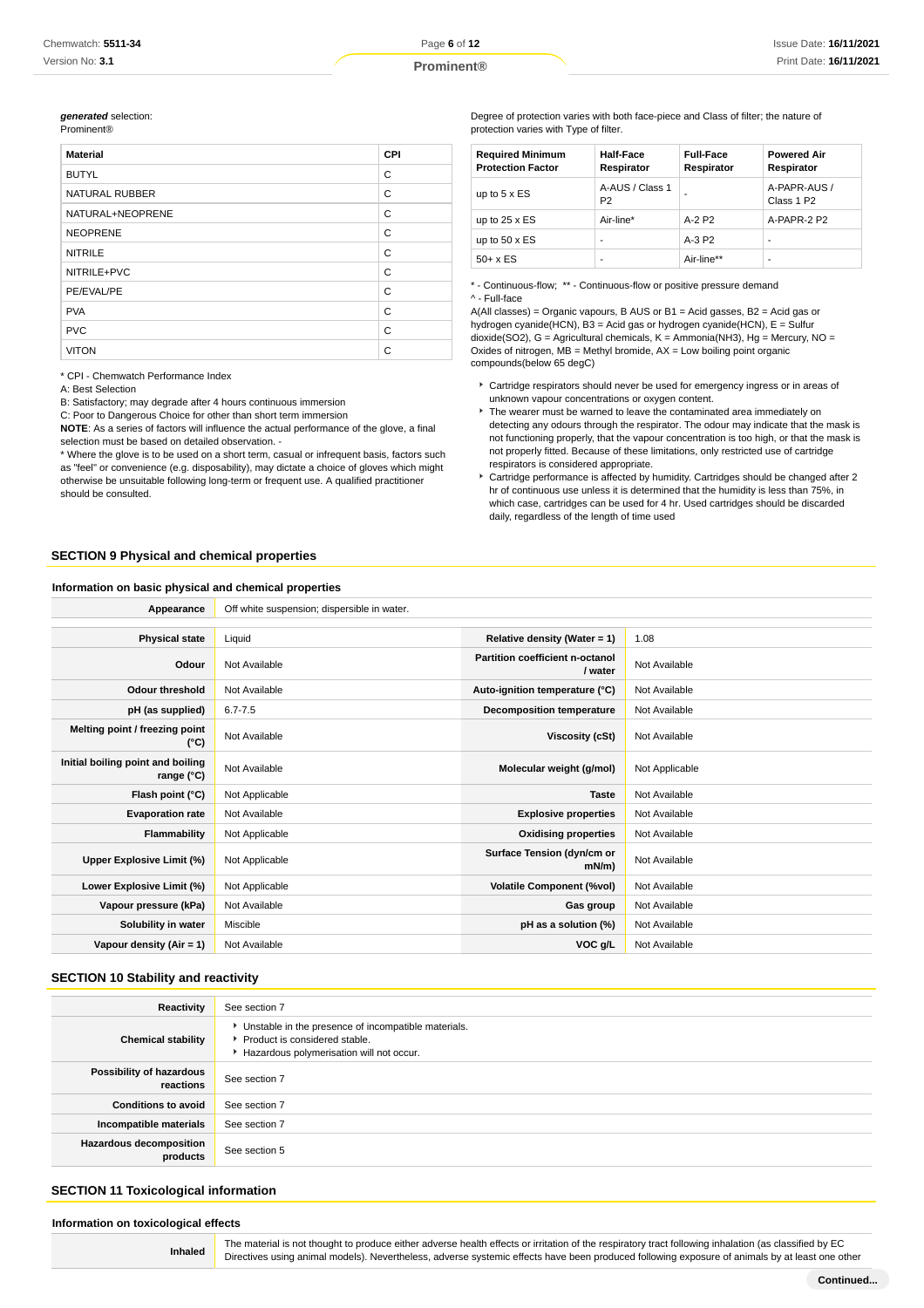|                     | setting.                                                                                                                                                                                                                                                                                                                                                                                                                                                                                                                                                                                                                                                                                                                                                                                                                                                                                                                                                                                                                                                                                                                                                                                                                                                 | route and good hygiene practice requires that exposure be kept to a minimum and that suitable control measures be used in an occupational                                                                                                                                                                                                                                                                                                                                                                                                                                                                                                                                                                                                                                                                                                                                                                                                                                                                                                                                                                                                                                                                                                                                                                                                                                                                                                                                                                                                                                                                                                                                                                                                                                                                                                                                                                                                                                                                                                                                                                                                                                                                                                                                                                                                                                                                                                                                                                                                                                                                                                                                                                     |  |
|---------------------|----------------------------------------------------------------------------------------------------------------------------------------------------------------------------------------------------------------------------------------------------------------------------------------------------------------------------------------------------------------------------------------------------------------------------------------------------------------------------------------------------------------------------------------------------------------------------------------------------------------------------------------------------------------------------------------------------------------------------------------------------------------------------------------------------------------------------------------------------------------------------------------------------------------------------------------------------------------------------------------------------------------------------------------------------------------------------------------------------------------------------------------------------------------------------------------------------------------------------------------------------------|---------------------------------------------------------------------------------------------------------------------------------------------------------------------------------------------------------------------------------------------------------------------------------------------------------------------------------------------------------------------------------------------------------------------------------------------------------------------------------------------------------------------------------------------------------------------------------------------------------------------------------------------------------------------------------------------------------------------------------------------------------------------------------------------------------------------------------------------------------------------------------------------------------------------------------------------------------------------------------------------------------------------------------------------------------------------------------------------------------------------------------------------------------------------------------------------------------------------------------------------------------------------------------------------------------------------------------------------------------------------------------------------------------------------------------------------------------------------------------------------------------------------------------------------------------------------------------------------------------------------------------------------------------------------------------------------------------------------------------------------------------------------------------------------------------------------------------------------------------------------------------------------------------------------------------------------------------------------------------------------------------------------------------------------------------------------------------------------------------------------------------------------------------------------------------------------------------------------------------------------------------------------------------------------------------------------------------------------------------------------------------------------------------------------------------------------------------------------------------------------------------------------------------------------------------------------------------------------------------------------------------------------------------------------------------------------------------------|--|
| Ingestion           | Accidental ingestion of the material may be damaging to the health of the individual.                                                                                                                                                                                                                                                                                                                                                                                                                                                                                                                                                                                                                                                                                                                                                                                                                                                                                                                                                                                                                                                                                                                                                                    |                                                                                                                                                                                                                                                                                                                                                                                                                                                                                                                                                                                                                                                                                                                                                                                                                                                                                                                                                                                                                                                                                                                                                                                                                                                                                                                                                                                                                                                                                                                                                                                                                                                                                                                                                                                                                                                                                                                                                                                                                                                                                                                                                                                                                                                                                                                                                                                                                                                                                                                                                                                                                                                                                                               |  |
| <b>Skin Contact</b> | Limited evidence exists, or practical experience predicts, that the material either produces inflammation of the skin in a substantial number of<br>individuals following direct contact, and/or produces significant inflammation when applied to the healthy intact skin of animals, for up to four<br>hours, such inflammation being present twenty-four hours or more after the end of the exposure period. Skin irritation may also be present after<br>prolonged or repeated exposure; this may result in a form of contact dermatitis (nonallergic). The dermatitis is often characterised by skin<br>redness (erythema) and swelling (oedema) which may progress to blistering (vesiculation), scaling and thickening of the epidermis. At the<br>microscopic level there may be intercellular oedema of the spongy layer of the skin (spongiosis) and intracellular oedema of the epidermis.<br>Open cuts, abraded or irritated skin should not be exposed to this material<br>Entry into the blood-stream through, for example, cuts, abrasions, puncture wounds or lesions, may produce systemic injury with harmful effects.<br>Examine the skin prior to the use of the material and ensure that any external damage is suitably protected. |                                                                                                                                                                                                                                                                                                                                                                                                                                                                                                                                                                                                                                                                                                                                                                                                                                                                                                                                                                                                                                                                                                                                                                                                                                                                                                                                                                                                                                                                                                                                                                                                                                                                                                                                                                                                                                                                                                                                                                                                                                                                                                                                                                                                                                                                                                                                                                                                                                                                                                                                                                                                                                                                                                               |  |
| Eye                 |                                                                                                                                                                                                                                                                                                                                                                                                                                                                                                                                                                                                                                                                                                                                                                                                                                                                                                                                                                                                                                                                                                                                                                                                                                                          | When applied to the eye(s) of animals, the material produces severe ocular lesions which are present twenty-four hours or more after instillation.                                                                                                                                                                                                                                                                                                                                                                                                                                                                                                                                                                                                                                                                                                                                                                                                                                                                                                                                                                                                                                                                                                                                                                                                                                                                                                                                                                                                                                                                                                                                                                                                                                                                                                                                                                                                                                                                                                                                                                                                                                                                                                                                                                                                                                                                                                                                                                                                                                                                                                                                                            |  |
| Chronic             | tests.                                                                                                                                                                                                                                                                                                                                                                                                                                                                                                                                                                                                                                                                                                                                                                                                                                                                                                                                                                                                                                                                                                                                                                                                                                                   | Harmful: danger of serious damage to health by prolonged exposure through inhalation, in contact with skin and if swallowed.<br>Serious damage (clear functional disturbance or morphological change which may have toxicological significance) is likely to be caused by<br>repeated or prolonged exposure. As a rule the material produces, or contains a substance which produces severe lesions. Such damage may<br>become apparent following direct application in subchronic (90 day) toxicity studies or following sub-acute (28 day) or chronic (two-year) toxicity                                                                                                                                                                                                                                                                                                                                                                                                                                                                                                                                                                                                                                                                                                                                                                                                                                                                                                                                                                                                                                                                                                                                                                                                                                                                                                                                                                                                                                                                                                                                                                                                                                                                                                                                                                                                                                                                                                                                                                                                                                                                                                                                   |  |
|                     |                                                                                                                                                                                                                                                                                                                                                                                                                                                                                                                                                                                                                                                                                                                                                                                                                                                                                                                                                                                                                                                                                                                                                                                                                                                          |                                                                                                                                                                                                                                                                                                                                                                                                                                                                                                                                                                                                                                                                                                                                                                                                                                                                                                                                                                                                                                                                                                                                                                                                                                                                                                                                                                                                                                                                                                                                                                                                                                                                                                                                                                                                                                                                                                                                                                                                                                                                                                                                                                                                                                                                                                                                                                                                                                                                                                                                                                                                                                                                                                               |  |
| <b>Prominent®</b>   | <b>TOXICITY</b>                                                                                                                                                                                                                                                                                                                                                                                                                                                                                                                                                                                                                                                                                                                                                                                                                                                                                                                                                                                                                                                                                                                                                                                                                                          | <b>IRRITATION</b>                                                                                                                                                                                                                                                                                                                                                                                                                                                                                                                                                                                                                                                                                                                                                                                                                                                                                                                                                                                                                                                                                                                                                                                                                                                                                                                                                                                                                                                                                                                                                                                                                                                                                                                                                                                                                                                                                                                                                                                                                                                                                                                                                                                                                                                                                                                                                                                                                                                                                                                                                                                                                                                                                             |  |
|                     | Not Available                                                                                                                                                                                                                                                                                                                                                                                                                                                                                                                                                                                                                                                                                                                                                                                                                                                                                                                                                                                                                                                                                                                                                                                                                                            | Not Available                                                                                                                                                                                                                                                                                                                                                                                                                                                                                                                                                                                                                                                                                                                                                                                                                                                                                                                                                                                                                                                                                                                                                                                                                                                                                                                                                                                                                                                                                                                                                                                                                                                                                                                                                                                                                                                                                                                                                                                                                                                                                                                                                                                                                                                                                                                                                                                                                                                                                                                                                                                                                                                                                                 |  |
|                     | <b>TOXICITY</b>                                                                                                                                                                                                                                                                                                                                                                                                                                                                                                                                                                                                                                                                                                                                                                                                                                                                                                                                                                                                                                                                                                                                                                                                                                          | <b>IRRITATION</b>                                                                                                                                                                                                                                                                                                                                                                                                                                                                                                                                                                                                                                                                                                                                                                                                                                                                                                                                                                                                                                                                                                                                                                                                                                                                                                                                                                                                                                                                                                                                                                                                                                                                                                                                                                                                                                                                                                                                                                                                                                                                                                                                                                                                                                                                                                                                                                                                                                                                                                                                                                                                                                                                                             |  |
|                     | dermal (rat) LD50: >3100 mg/kg $[2]$                                                                                                                                                                                                                                                                                                                                                                                                                                                                                                                                                                                                                                                                                                                                                                                                                                                                                                                                                                                                                                                                                                                                                                                                                     | Eye (rabbit): 80 mg - mild                                                                                                                                                                                                                                                                                                                                                                                                                                                                                                                                                                                                                                                                                                                                                                                                                                                                                                                                                                                                                                                                                                                                                                                                                                                                                                                                                                                                                                                                                                                                                                                                                                                                                                                                                                                                                                                                                                                                                                                                                                                                                                                                                                                                                                                                                                                                                                                                                                                                                                                                                                                                                                                                                    |  |
| prometryn           | Inhalation(Rat) LC50; >2.43 mg/L4h <sup>[2]</sup>                                                                                                                                                                                                                                                                                                                                                                                                                                                                                                                                                                                                                                                                                                                                                                                                                                                                                                                                                                                                                                                                                                                                                                                                        | Skin (rabbit): non-irritating *                                                                                                                                                                                                                                                                                                                                                                                                                                                                                                                                                                                                                                                                                                                                                                                                                                                                                                                                                                                                                                                                                                                                                                                                                                                                                                                                                                                                                                                                                                                                                                                                                                                                                                                                                                                                                                                                                                                                                                                                                                                                                                                                                                                                                                                                                                                                                                                                                                                                                                                                                                                                                                                                               |  |
|                     | Oral(Rat) LD50; 2100 mg/kg <sup>[2]</sup>                                                                                                                                                                                                                                                                                                                                                                                                                                                                                                                                                                                                                                                                                                                                                                                                                                                                                                                                                                                                                                                                                                                                                                                                                |                                                                                                                                                                                                                                                                                                                                                                                                                                                                                                                                                                                                                                                                                                                                                                                                                                                                                                                                                                                                                                                                                                                                                                                                                                                                                                                                                                                                                                                                                                                                                                                                                                                                                                                                                                                                                                                                                                                                                                                                                                                                                                                                                                                                                                                                                                                                                                                                                                                                                                                                                                                                                                                                                                               |  |
|                     | <b>TOXICITY</b>                                                                                                                                                                                                                                                                                                                                                                                                                                                                                                                                                                                                                                                                                                                                                                                                                                                                                                                                                                                                                                                                                                                                                                                                                                          | <b>IRRITATION</b>                                                                                                                                                                                                                                                                                                                                                                                                                                                                                                                                                                                                                                                                                                                                                                                                                                                                                                                                                                                                                                                                                                                                                                                                                                                                                                                                                                                                                                                                                                                                                                                                                                                                                                                                                                                                                                                                                                                                                                                                                                                                                                                                                                                                                                                                                                                                                                                                                                                                                                                                                                                                                                                                                             |  |
|                     | Dermal (rabbit) LD50: 11890 mg/kg <sup>[2]</sup>                                                                                                                                                                                                                                                                                                                                                                                                                                                                                                                                                                                                                                                                                                                                                                                                                                                                                                                                                                                                                                                                                                                                                                                                         | Eye (rabbit): 100 mg - mild                                                                                                                                                                                                                                                                                                                                                                                                                                                                                                                                                                                                                                                                                                                                                                                                                                                                                                                                                                                                                                                                                                                                                                                                                                                                                                                                                                                                                                                                                                                                                                                                                                                                                                                                                                                                                                                                                                                                                                                                                                                                                                                                                                                                                                                                                                                                                                                                                                                                                                                                                                                                                                                                                   |  |
|                     | Inhalation(Rat) LC50; $>44.9$ mg/L4h <sup>[2]</sup>                                                                                                                                                                                                                                                                                                                                                                                                                                                                                                                                                                                                                                                                                                                                                                                                                                                                                                                                                                                                                                                                                                                                                                                                      | Eye (rabbit): 500 mg/24h - mild                                                                                                                                                                                                                                                                                                                                                                                                                                                                                                                                                                                                                                                                                                                                                                                                                                                                                                                                                                                                                                                                                                                                                                                                                                                                                                                                                                                                                                                                                                                                                                                                                                                                                                                                                                                                                                                                                                                                                                                                                                                                                                                                                                                                                                                                                                                                                                                                                                                                                                                                                                                                                                                                               |  |
| propylene glycol    | Oral(Rat) LD50; 20000 mg/kg <sup>[2]</sup>                                                                                                                                                                                                                                                                                                                                                                                                                                                                                                                                                                                                                                                                                                                                                                                                                                                                                                                                                                                                                                                                                                                                                                                                               | Eye: no adverse effect observed (not irritating)[1]                                                                                                                                                                                                                                                                                                                                                                                                                                                                                                                                                                                                                                                                                                                                                                                                                                                                                                                                                                                                                                                                                                                                                                                                                                                                                                                                                                                                                                                                                                                                                                                                                                                                                                                                                                                                                                                                                                                                                                                                                                                                                                                                                                                                                                                                                                                                                                                                                                                                                                                                                                                                                                                           |  |
|                     |                                                                                                                                                                                                                                                                                                                                                                                                                                                                                                                                                                                                                                                                                                                                                                                                                                                                                                                                                                                                                                                                                                                                                                                                                                                          | Skin(human):104 mg/3d Intermit Mod                                                                                                                                                                                                                                                                                                                                                                                                                                                                                                                                                                                                                                                                                                                                                                                                                                                                                                                                                                                                                                                                                                                                                                                                                                                                                                                                                                                                                                                                                                                                                                                                                                                                                                                                                                                                                                                                                                                                                                                                                                                                                                                                                                                                                                                                                                                                                                                                                                                                                                                                                                                                                                                                            |  |
|                     |                                                                                                                                                                                                                                                                                                                                                                                                                                                                                                                                                                                                                                                                                                                                                                                                                                                                                                                                                                                                                                                                                                                                                                                                                                                          | Skin(human):500 mg/7days mild                                                                                                                                                                                                                                                                                                                                                                                                                                                                                                                                                                                                                                                                                                                                                                                                                                                                                                                                                                                                                                                                                                                                                                                                                                                                                                                                                                                                                                                                                                                                                                                                                                                                                                                                                                                                                                                                                                                                                                                                                                                                                                                                                                                                                                                                                                                                                                                                                                                                                                                                                                                                                                                                                 |  |
|                     |                                                                                                                                                                                                                                                                                                                                                                                                                                                                                                                                                                                                                                                                                                                                                                                                                                                                                                                                                                                                                                                                                                                                                                                                                                                          | Skin: no adverse effect observed (not irritating)[1]                                                                                                                                                                                                                                                                                                                                                                                                                                                                                                                                                                                                                                                                                                                                                                                                                                                                                                                                                                                                                                                                                                                                                                                                                                                                                                                                                                                                                                                                                                                                                                                                                                                                                                                                                                                                                                                                                                                                                                                                                                                                                                                                                                                                                                                                                                                                                                                                                                                                                                                                                                                                                                                          |  |
| Legend:             | specified data extracted from RTECS - Register of Toxic Effect of chemical Substances                                                                                                                                                                                                                                                                                                                                                                                                                                                                                                                                                                                                                                                                                                                                                                                                                                                                                                                                                                                                                                                                                                                                                                    | 1. Value obtained from Europe ECHA Registered Substances - Acute toxicity 2.* Value obtained from manufacturer's SDS. Unless otherwise                                                                                                                                                                                                                                                                                                                                                                                                                                                                                                                                                                                                                                                                                                                                                                                                                                                                                                                                                                                                                                                                                                                                                                                                                                                                                                                                                                                                                                                                                                                                                                                                                                                                                                                                                                                                                                                                                                                                                                                                                                                                                                                                                                                                                                                                                                                                                                                                                                                                                                                                                                        |  |
| <b>PROMETRYN</b>    | NOEL (2 y) for rats 1250 mg/kg diet (83 mg/kg daily); Toxicity Class WHO III; EPA III (80 WP), II (4L) *<br>For prometryn<br>prometryn is unlikely to cause reproductive effects.<br>mg/kg/day. Prometryn does not appear to cause birth defects.<br>results, indicating that prometryn is not a mutagen.<br>Organ toxicity: Target organs identified through animal studies include the liver, kidneys, and bone marrow.<br>samples taken from cows that were fed up to 100 ppm in their diet for 21 days                                                                                                                                                                                                                                                                                                                                                                                                                                                                                                                                                                                                                                                                                                                                               | Acute toxicity: Prometryn is slightly to practically non-toxic by ingestion Via the dermal route, it is slightly toxic. Technical prometryn does not<br>cause skin irritation in rabbits or skin sensitisation in guinea pigs, and may cause slight eye irritation in rabbits . Symptoms of high acute exposure<br>may include sedation, muscle incoordination, breathing difficulty, bulging eyes, constricted pupils, diarrhea, excessive urination, and convulsions.<br>Chronic toxicity: The results of long-term feeding studies do not indicate obvious, nor severe, toxicity from prometryn exposure. Rats fed dietary<br>doses of 37.5 mg/kg/day and dogs given 4 mg/kg/day over a 2-year period didn't show observable gross or microscopic signs of systemic toxicity<br>. Effects which occurred at higher dose rates in these animals included changes in relative weights of the kidney and liver.<br>Reproductive effects: In a three-generation study, no reproductive effects were seen in rats fed up to 5 mg/kg/day. In another study, reduced<br>offspring body weights, but no other reproductive effects, were seen in rats at doses of up to 75 mg/kg/day. From the data, it appears that<br>Teratogenic effects: No teratogenic effects were seen in the offspring of rats fed 250 mg/kg/day, the highest dose tested. In another study, no<br>teratogenic effects were seen in rats at doses of 50 mg/kg/day . No teratogenic or developmental effects were seen in rabbits at doses of 72<br>Mutagenic effects: Eleven different tests for mutagenicity involving hamsters, bacteria, or mammalian cell cultures have all produced negative<br>Carcinogenic effects: Prometryn was not carcinogenic in a 2-year rat feeding study at doses of up to 62.5 mg/kg/day . Carcinogenic effects<br>were not seen in mice at doses of up to 300 mg/kg/day over 18 months. The available data suggest that prometryn is not carcinogenic.<br>Fate in humans and animals: The triazines are generally well-absorbed by the mammalian gut, and probably across the skin [16]. While the<br>breakdown of prometryn is not adequately understood, available data indicate that, in rats, most of the herbicide is excreted in urine and faeces<br>within 48 hours of administration. No detectable residues of prometryn or its metabolites were found in the muscle, fat, blood, liver, kidney, and<br>other organs of sheep and cattle fed up to 100 ppm for 4 weeks. However, prometryn or its breakdown products were found in whole milk<br>The material may be irritating to the eye, with prolonged contact causing inflammation. Repeated or prolonged exposure to irritants may produce |  |

conjunctivitis.

**[ \* The Pesticides Manual, Incorporating The Agrochemicals Handbook, 10th Edition, Editor Clive Tomlin, 1994, British Crop Protection Council]**

The acute oral toxicity of propylene glycol is very low, and large quantities are required to cause perceptible health damage in humans. Serious toxicity generally occurs only at plasma concentrations over 1 g/L, which requires extremely high intake over a relatively short period of time. It would be nearly impossible to reach toxic levels by consuming foods or supplements, which contain at most 1 g/kg of PG. Cases of propylene glycol poisoning are usually related to either inappropriate intravenous administration or accidental ingestion of large quantities by children.The potential for long-term oral toxicity is also low. Because of its low chronic oral toxicity, propylene glycol was classified by the U. S. Food and Drug Administration as "generally recognized as safe" (GRAS) for use as a direct food additive.

**PROPYLENE GLYCOL**

Prolonged contact with propylene glycol is essentially non-irritating to the skin. Undiluted propylene glycol is minimally irritating to the eye, and can produce slight transient conjunctivitis (the eye recovers after the exposure is removed). Exposure to mists may cause eye irritation, as well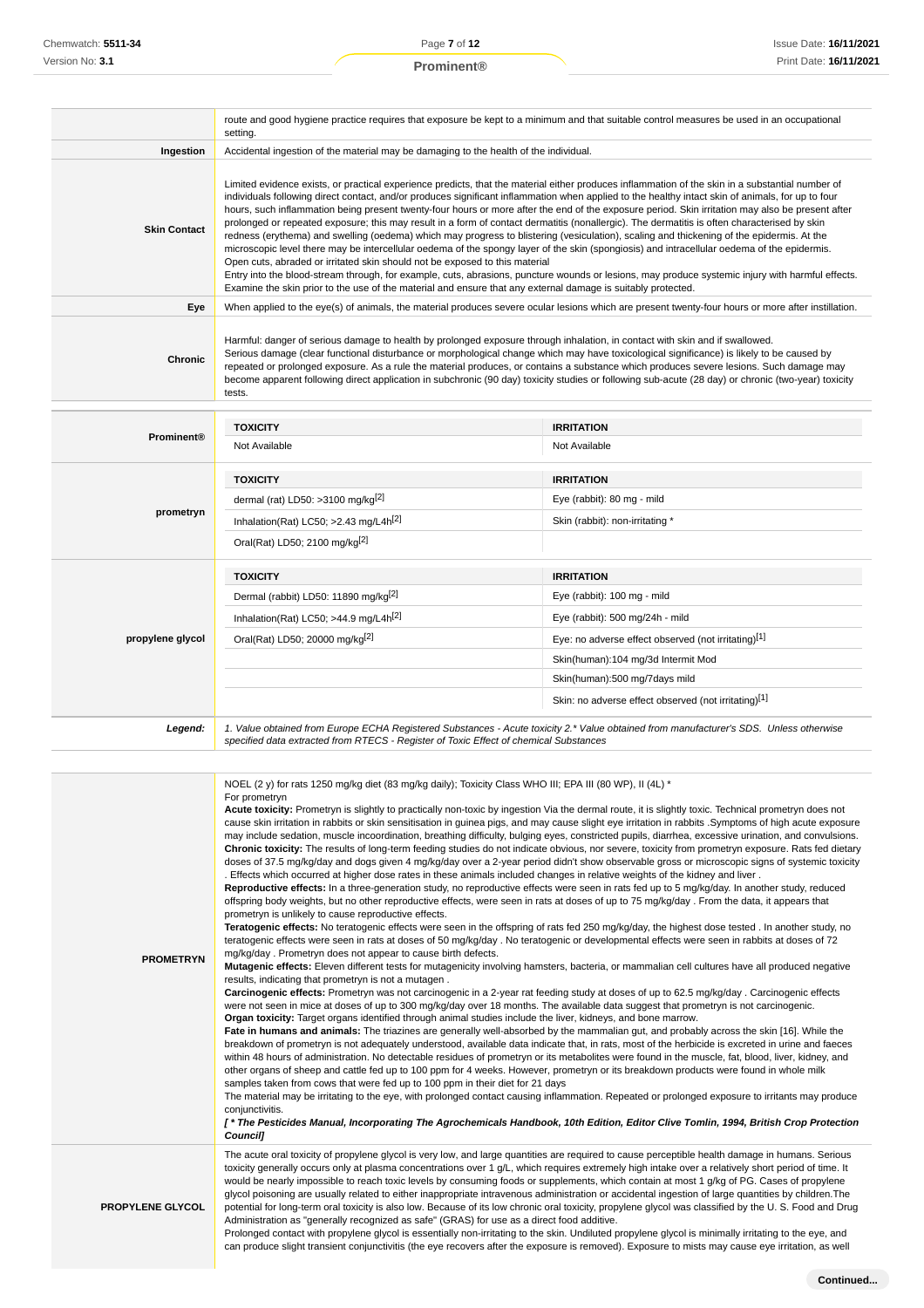|                                  | as upper respiratory tract irritation. Inhalation of the propylene glycol vapours appears to present no significant hazard in ordinary applications.<br>However, limited human experience indicates that inhalation of propylene glycol mists could be irritating to some individuals It is therefore<br>recommended that propylene glycol not be used in applications where inhalation exposure or human eye contact with the spray mists of these<br>materials is likely, such as fogs for theatrical productions or antifreeze solutions for emergency eye wash stations.<br>Propylene glycol is metabolised in the human body into pyruvic acid (a normal part of the glucose-metabolism process, readily converted to<br>energy), acetic acid (handled by ethanol-metabolism), lactic acid (a normal acid generally abundant during digestion), and propionaldehyde (a<br>potentially hazardous substance).<br>Propylene glycol shows no evidence of being a carcinogen or of being genotoxic.<br>Research has suggested that individuals who cannot tolerate propylene glycol probably experience a special form of irritation, but that they only<br>rarely develop allergic contact dermatitis. Other investigators believe that the incidence of allergic contact dermatitis to propylene glycol may be<br>greater than 2% in patients with eczema.<br>One study strongly suggests a connection between airborne concentrations of propylene glycol in houses and development of asthma and<br>allergic reactions, such as rhinitis or hives in children<br>Another study suggested that the concentrations of PGEs (counted as the sum of propylene glycol and glycol ethers) in indoor air, particularly<br>bedroom air, is linked to increased risk of developing numerous respiratory and immune disorders in children, including asthma, hay fever,<br>eczema, and allergies, with increased risk ranging from 50% to 180%. This concentration has been linked to use of water-based paints and<br>water-based system cleansers.<br>Patients with vulvodynia and interstitial cystitis may be especially sensitive to propylene glycol. Women suffering with yeast infections may also<br>notice that some over the counter creams can cause intense burning. Post menopausal women who require the use of an eostrogen cream may<br>notice that brand name creams made with propylene glycol often create extreme, uncomfortable burning along the vulva and perianal area.<br>Additionally, some electronic cigarette users who inhale propylene glycol vapor may experience dryness of the throat or shortness of breath. As<br>an alternative, some suppliers will put Vegetable Glycerin in the "e-liquid" for those who are allergic (or have bad reactions) to propylene glycol.<br>Adverse responses to intravenous administration of drugs which use PG as an excipient have been seen in a number of people, particularly with<br>large dosages thereof. Responses may include "hypotension, bradycardia QRS and T abnormalities on the ECG, arrhythmia, cardiac arrest,<br>serum hyperosmolality, lactic acidosis, and haemolysis". A high percentage (12% to 42%) of directly-injected propylene glycol is<br>eliminated/secreted in urine unaltered depending on dosage, with the remainder appearing in its glucuronide-form. The speed of renal filtration<br>decreases as dosage increases, which may be due to propylene glycol's mild anesthetic / CNS-depressant -properties as an alcohol. In one<br>case, intravenous administration of propylene glycol-suspended nitroglycerin to an elderly man may have induced coma and acidosis.<br>Propylene glycol is an approved food additive for dog food under the category of animal feed and is generally recognized as safe for dogs with an<br>LD50 of 9 mL/kg. The LD50 is higher for most laboratory animals (20 mL/kg)<br>Similarly, propylene glycol is an approved food additive for human food as well. The exception is that it is prohibited for use in food for cats due to<br>links to Heinz body anemia.<br>The material may cause skin irritation after prolonged or repeated exposure and may produce a contact dermatitis (nonallergic). This form of<br>dermatitis is often characterised by skin redness (erythema) and swelling the epidermis. Histologically there may be intercellular oedema of the |                 |   |
|----------------------------------|------------------------------------------------------------------------------------------------------------------------------------------------------------------------------------------------------------------------------------------------------------------------------------------------------------------------------------------------------------------------------------------------------------------------------------------------------------------------------------------------------------------------------------------------------------------------------------------------------------------------------------------------------------------------------------------------------------------------------------------------------------------------------------------------------------------------------------------------------------------------------------------------------------------------------------------------------------------------------------------------------------------------------------------------------------------------------------------------------------------------------------------------------------------------------------------------------------------------------------------------------------------------------------------------------------------------------------------------------------------------------------------------------------------------------------------------------------------------------------------------------------------------------------------------------------------------------------------------------------------------------------------------------------------------------------------------------------------------------------------------------------------------------------------------------------------------------------------------------------------------------------------------------------------------------------------------------------------------------------------------------------------------------------------------------------------------------------------------------------------------------------------------------------------------------------------------------------------------------------------------------------------------------------------------------------------------------------------------------------------------------------------------------------------------------------------------------------------------------------------------------------------------------------------------------------------------------------------------------------------------------------------------------------------------------------------------------------------------------------------------------------------------------------------------------------------------------------------------------------------------------------------------------------------------------------------------------------------------------------------------------------------------------------------------------------------------------------------------------------------------------------------------------------------------------------------------------------------------------------------------------------------------------------------------------------------------------------------------------------------------------------------------------------------------------------------------------------------------------------------------------------------------------------------------------------------------------------------------------------------------------------------------------------------------------------------------------------------------------------------------------------------------------------------------------------------------------------------------------------------------------------------------------------------------------------------------------------------------------------------------------------------------------------------------------------------------------------------------------------------------------------------------------------------------------------------------------------------------------------------------------------------------------------------------------------------------------------------------------------------------------------------------------------|-----------------|---|
|                                  | spongy layer (spongiosis) and intracellular oedema of the epidermis.                                                                                                                                                                                                                                                                                                                                                                                                                                                                                                                                                                                                                                                                                                                                                                                                                                                                                                                                                                                                                                                                                                                                                                                                                                                                                                                                                                                                                                                                                                                                                                                                                                                                                                                                                                                                                                                                                                                                                                                                                                                                                                                                                                                                                                                                                                                                                                                                                                                                                                                                                                                                                                                                                                                                                                                                                                                                                                                                                                                                                                                                                                                                                                                                                                                                                                                                                                                                                                                                                                                                                                                                                                                                                                                                                                                                                                                                                                                                                                                                                                                                                                                                                                                                                                                                                                                                       |                 |   |
|                                  |                                                                                                                                                                                                                                                                                                                                                                                                                                                                                                                                                                                                                                                                                                                                                                                                                                                                                                                                                                                                                                                                                                                                                                                                                                                                                                                                                                                                                                                                                                                                                                                                                                                                                                                                                                                                                                                                                                                                                                                                                                                                                                                                                                                                                                                                                                                                                                                                                                                                                                                                                                                                                                                                                                                                                                                                                                                                                                                                                                                                                                                                                                                                                                                                                                                                                                                                                                                                                                                                                                                                                                                                                                                                                                                                                                                                                                                                                                                                                                                                                                                                                                                                                                                                                                                                                                                                                                                                            |                 |   |
| <b>Acute Toxicity</b>            | ×                                                                                                                                                                                                                                                                                                                                                                                                                                                                                                                                                                                                                                                                                                                                                                                                                                                                                                                                                                                                                                                                                                                                                                                                                                                                                                                                                                                                                                                                                                                                                                                                                                                                                                                                                                                                                                                                                                                                                                                                                                                                                                                                                                                                                                                                                                                                                                                                                                                                                                                                                                                                                                                                                                                                                                                                                                                                                                                                                                                                                                                                                                                                                                                                                                                                                                                                                                                                                                                                                                                                                                                                                                                                                                                                                                                                                                                                                                                                                                                                                                                                                                                                                                                                                                                                                                                                                                                                          | Carcinogenicity | × |
| <b>Skin Irritation/Corrosion</b> | ×                                                                                                                                                                                                                                                                                                                                                                                                                                                                                                                                                                                                                                                                                                                                                                                                                                                                                                                                                                                                                                                                                                                                                                                                                                                                                                                                                                                                                                                                                                                                                                                                                                                                                                                                                                                                                                                                                                                                                                                                                                                                                                                                                                                                                                                                                                                                                                                                                                                                                                                                                                                                                                                                                                                                                                                                                                                                                                                                                                                                                                                                                                                                                                                                                                                                                                                                                                                                                                                                                                                                                                                                                                                                                                                                                                                                                                                                                                                                                                                                                                                                                                                                                                                                                                                                                                                                                                                                          | Reproductivity  | × |
|                                  |                                                                                                                                                                                                                                                                                                                                                                                                                                                                                                                                                                                                                                                                                                                                                                                                                                                                                                                                                                                                                                                                                                                                                                                                                                                                                                                                                                                                                                                                                                                                                                                                                                                                                                                                                                                                                                                                                                                                                                                                                                                                                                                                                                                                                                                                                                                                                                                                                                                                                                                                                                                                                                                                                                                                                                                                                                                                                                                                                                                                                                                                                                                                                                                                                                                                                                                                                                                                                                                                                                                                                                                                                                                                                                                                                                                                                                                                                                                                                                                                                                                                                                                                                                                                                                                                                                                                                                                                            |                 |   |

| <b>Skin Irritation/Corrosion</b>            | ∼ | Reproductivity                  | ∽ |
|---------------------------------------------|---|---------------------------------|---|
| <b>Serious Eye Damage/Irritation</b>        |   | <b>STOT - Single Exposure</b>   | ↗ |
| <b>Respiratory or Skin</b><br>sensitisation |   | <b>STOT - Repeated Exposure</b> |   |
| <b>Mutagenicity</b>                         | ⌒ | <b>Aspiration Hazard</b>        | ⌒ |
|                                             |   |                                 |   |

Legend:  $\blacktriangleright$  - Data either not available or does not fill the criteria for classification  $\blacktriangleright$  – Data available to make classification

### **SECTION 12 Ecological information**

|                   | Endpoint         | <b>Test Duration (hr)</b>                                                                                                                                                                                                                                                                                                                                                                       |           | <b>Species</b>                |                   | Value            | Source                  |
|-------------------|------------------|-------------------------------------------------------------------------------------------------------------------------------------------------------------------------------------------------------------------------------------------------------------------------------------------------------------------------------------------------------------------------------------------------|-----------|-------------------------------|-------------------|------------------|-------------------------|
| <b>Prominent®</b> | Not<br>Available | Not Available                                                                                                                                                                                                                                                                                                                                                                                   |           | Not Available                 |                   | Not<br>Available | Not<br>Available        |
|                   | Endpoint         | <b>Test Duration (hr)</b>                                                                                                                                                                                                                                                                                                                                                                       |           | <b>Species</b>                | Value             |                  | Source                  |
|                   | EC50(ECx)        | 120h                                                                                                                                                                                                                                                                                                                                                                                            |           | Algae or other aquatic plants |                   | $< 0.001$ mg/L   | 4                       |
| prometryn         | <b>LC50</b>      | 96h                                                                                                                                                                                                                                                                                                                                                                                             | Fish      |                               | 1.423-10.251mg/L  | 4                |                         |
|                   | EC50             | 48h                                                                                                                                                                                                                                                                                                                                                                                             | Crustacea |                               | 17.887-25.593mg/L | 4                |                         |
|                   | EC50             | 96h                                                                                                                                                                                                                                                                                                                                                                                             |           | Algae or other aquatic plants | $0.002$ mg/l      |                  | 4                       |
|                   | Endpoint         | <b>Test Duration (hr)</b>                                                                                                                                                                                                                                                                                                                                                                       |           | <b>Species</b>                |                   | Value            | <b>Source</b>           |
|                   | NOEC(ECx)        | 336h                                                                                                                                                                                                                                                                                                                                                                                            |           | Algae or other aquatic plants |                   | <5300mg/l        | $\mathbf{1}$            |
|                   | <b>EC50</b>      | 72h                                                                                                                                                                                                                                                                                                                                                                                             |           | Algae or other aquatic plants |                   | 19300mg/l        | 2                       |
| propylene glycol  | <b>LC50</b>      | 96h                                                                                                                                                                                                                                                                                                                                                                                             |           | Fish                          |                   | >10000mg/l       | 2                       |
|                   | EC50             | 48h<br>Crustacea                                                                                                                                                                                                                                                                                                                                                                                |           |                               |                   | >114.4mg/L       | 4                       |
|                   | EC50             | 96h                                                                                                                                                                                                                                                                                                                                                                                             |           | Algae or other aquatic plants |                   | 19000mg/l        | $\overline{\mathbf{c}}$ |
| Legend:           |                  | Extracted from 1. IUCLID Toxicity Data 2. Europe ECHA Registered Substances - Ecotoxicological Information - Aquatic Toxicity 3. EPIWIN Suite<br>V3.12 (QSAR) - Aquatic Toxicity Data (Estimated) 4. US EPA, Ecotox database - Aquatic Toxicity Data 5. ECETOC Aquatic Hazard Assessment<br>Data 6. NITE (Japan) - Bioconcentration Data 7. METI (Japan) - Bioconcentration Data 8. Vendor Data |           |                               |                   |                  |                         |

Very toxic to aquatic organisms, may cause long-term adverse effects in the aquatic environment.

Do NOT allow product to come in contact with surface waters or to intertidal areas below the mean high water mark. Do not contaminate water when cleaning equipment or disposing of equipment wash-waters.

Wastes resulting from use of the product must be disposed of on site or at approved waste sites. **DO NOT** discharge into sewer or waterways.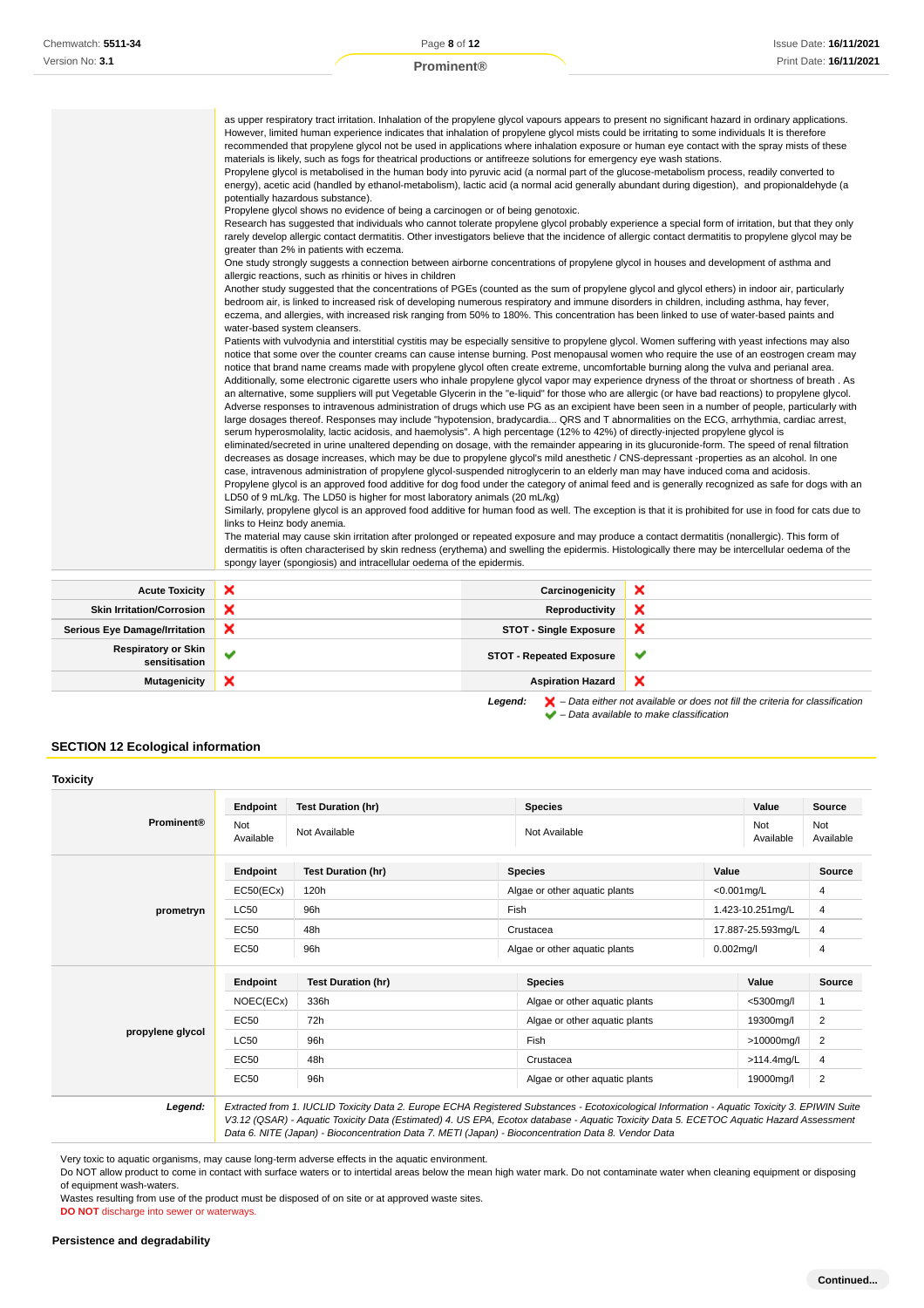| Ingredient       | Persistence: Water/Soil | <b>Persistence: Air</b> |
|------------------|-------------------------|-------------------------|
| prometryn        | <b>HIGH</b>             | <b>HIGH</b>             |
| propylene glycol | LOW                     | ∟OW                     |

#### **Bioaccumulative potential**

| Ingredient       | <b>Bioaccumulation</b> |
|------------------|------------------------|
| prometryn        | LOW (LogKOW = $3.51$ ) |
| propylene glycol | $LOW (BCF = 1)$        |
|                  |                        |

### **Mobility in soil**

| Ingredient       | Mobility          |
|------------------|-------------------|
| prometryn        | LOW (KOC = 688.2) |
| propylene glycol | $HIGH (KOC = 1)$  |

### **SECTION 13 Disposal considerations**

#### **Waste treatment methods Product / Packaging disposal** Legislation addressing waste disposal requirements may differ by country, state and/ or territory. Each user must refer to laws operating in their area. In some areas, certain wastes must be tracked. A Hierarchy of Controls seems to be common - the user should investigate: ▶ Reduction Reuse **Recycling** Disposal (if all else fails) This material may be recycled if unused, or if it has not been contaminated so as to make it unsuitable for its intended use. If it has been contaminated, it may be possible to reclaim the product by filtration, distillation or some other means. Shelf life considerations should also be applied in making decisions of this type. Note that properties of a material may change in use, and recycling or reuse may not always be appropriate. **DO NOT** allow wash water from cleaning or process equipment to enter drains. It may be necessary to collect all wash water for treatment before disposal. In all cases disposal to sewer may be subject to local laws and regulations and these should be considered first. Where in doubt contact the responsible authority. Recycle wherever possible or consult manufacturer for recycling options. Consult State Land Waste Authority for disposal. **Bury or incinerate residue at an approved site.** Recycle containers if possible, or dispose of in an authorised landfill.

Ensure that the hazardous substance is disposed in accordance with the Hazardous Substances (Disposal) Notice 2017

### **Disposal Requirements**

Packages that have been in direct contact with the hazardous substance must be only disposed if the hazardous substance was appropriately removed and cleaned out from the package. The package must be disposed according to the manufacturer's directions taking into account the material it is made of. Packages which hazardous content have been appropriately treated and removed may be recycled.

The hazardous substance must only be disposed if it has been treated by a method that changed the characteristics or composition of the substance and it is no longer hazardous. Only dispose to the environment if a tolerable exposure limit has been set for the substance.

Only deposit the hazardous substance into or onto a landfill or sewage facility or incinerator, where the hazardous substance can be handled and treated appropriately.

### **SECTION 14 Transport information**

| <b>Labels Required</b>  |       |
|-------------------------|-------|
|                         |       |
| <b>Marine Pollutant</b> | Νv    |
| <b>HAZCHEM</b>          | $-3Z$ |

### **Land transport (UN)**

| $=$ $\frac{1}{2}$ $\frac{1}{2}$ $\frac{1}{2}$ $\frac{1}{2}$ $\frac{1}{2}$ $\frac{1}{2}$ $\frac{1}{2}$ $\frac{1}{2}$ $\frac{1}{2}$ $\frac{1}{2}$ $\frac{1}{2}$ $\frac{1}{2}$ $\frac{1}{2}$ $\frac{1}{2}$ $\frac{1}{2}$ $\frac{1}{2}$ $\frac{1}{2}$ $\frac{1}{2}$ $\frac{1}{2}$ $\frac{1}{2}$ $\frac{1}{2}$ $\frac{1}{2$ |                                                                          |  |
|------------------------------------------------------------------------------------------------------------------------------------------------------------------------------------------------------------------------------------------------------------------------------------------------------------------------|--------------------------------------------------------------------------|--|
| UN number                                                                                                                                                                                                                                                                                                              | 3082                                                                     |  |
| UN proper shipping name                                                                                                                                                                                                                                                                                                | ENVIRONMENTALLY HAZARDOUS SUBSTANCE, LIQUID, N.O.S. (contains prometryn) |  |
| Transport hazard class(es)                                                                                                                                                                                                                                                                                             | Class<br>9<br>Subrisk<br>Not Applicable                                  |  |
| Packing group                                                                                                                                                                                                                                                                                                          | Ш                                                                        |  |
| <b>Environmental hazard</b>                                                                                                                                                                                                                                                                                            | Environmentally hazardous                                                |  |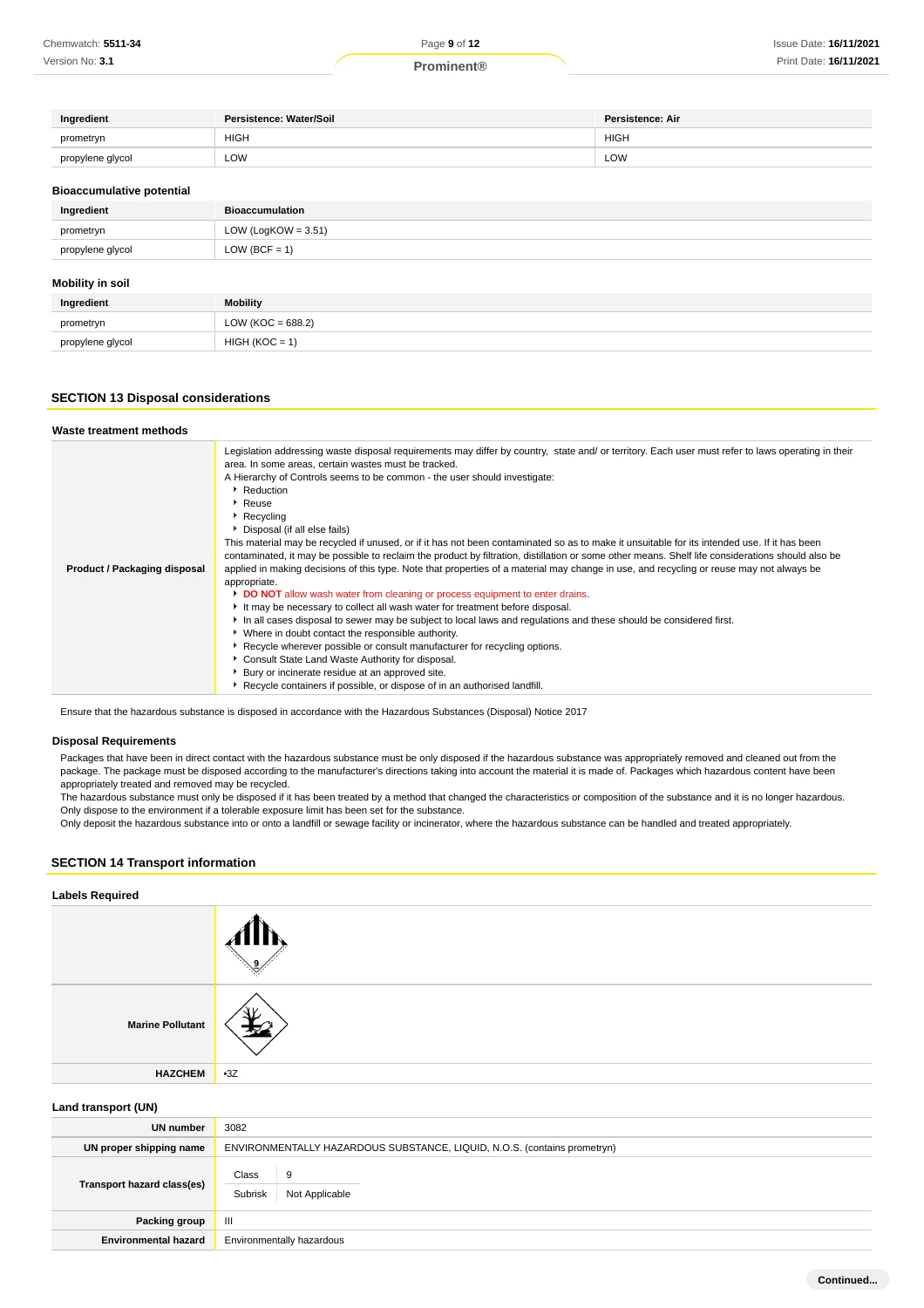### **Air transport (ICAO-IATA / DGR)**

| UN number                    | 3082                                                                                                                                                                                                                                                                                        |                                                                            |                                                                       |  |
|------------------------------|---------------------------------------------------------------------------------------------------------------------------------------------------------------------------------------------------------------------------------------------------------------------------------------------|----------------------------------------------------------------------------|-----------------------------------------------------------------------|--|
| UN proper shipping name      |                                                                                                                                                                                                                                                                                             | Environmentally hazardous substance, liquid, n.o.s. * (contains prometryn) |                                                                       |  |
| Transport hazard class(es)   | <b>ICAO/IATA Class</b><br><b>ICAO / IATA Subrisk</b><br><b>ERG Code</b>                                                                                                                                                                                                                     | 9<br>Not Applicable<br>9L                                                  |                                                                       |  |
| Packing group                | Ш                                                                                                                                                                                                                                                                                           |                                                                            |                                                                       |  |
| <b>Environmental hazard</b>  | Environmentally hazardous                                                                                                                                                                                                                                                                   |                                                                            |                                                                       |  |
| Special precautions for user | Special provisions<br>Cargo Only Packing Instructions<br>Cargo Only Maximum Qty / Pack<br>Passenger and Cargo Packing Instructions<br>Passenger and Cargo Maximum Qty / Pack<br>Passenger and Cargo Limited Quantity Packing Instructions<br>Passenger and Cargo Limited Maximum Qty / Pack |                                                                            | A97 A158 A197 A215<br>964<br>450 L<br>964<br>450 L<br>Y964<br>30 kg G |  |

### **Sea transport (IMDG-Code / GGVSee)**

| <b>UN number</b>             | 3082                                                                     |                                  |  |
|------------------------------|--------------------------------------------------------------------------|----------------------------------|--|
| UN proper shipping name      | ENVIRONMENTALLY HAZARDOUS SUBSTANCE, LIQUID, N.O.S. (contains prometryn) |                                  |  |
| Transport hazard class(es)   | <b>IMDG Class</b><br><b>IMDG Subrisk</b>                                 | 9<br>Not Applicable              |  |
| Packing group                | Ш                                                                        |                                  |  |
| <b>Environmental hazard</b>  | <b>Marine Pollutant</b>                                                  |                                  |  |
| Special precautions for user | <b>EMS Number</b><br>Special provisions<br><b>Limited Quantities</b>     | $F-A$ , S-F<br>274 335 969<br>5L |  |

### **Transport in bulk according to Annex II of MARPOL and the IBC code**

Not Applicable

### **Transport in bulk in accordance with MARPOL Annex V and the IMSBC Code**

| <b>Product name</b> | Group         |
|---------------------|---------------|
| prometryn           | Not Available |
| propylene glycol    | Not Available |

### **Transport in bulk in accordance with the ICG Code**

| <b>Product name</b> | <b>Ship Type</b> |
|---------------------|------------------|
| prometryn           | Not Available    |
| propylene glycol    | Not Available    |

### **SECTION 15 Regulatory information**

### **Safety, health and environmental regulations / legislation specific for the substance or mixture**

This substance is to be managed using the conditions specified in an applicable Group Standard

| <b>HSR Number</b> | <b>Group Standard</b> |
|-------------------|-----------------------|
| HSR000559         | Not Available         |

Please refer to Section 8 of the SDS for any applicable tolerable exposure limit or Section 12 for environmental exposure limit.

#### ı **prometryn is found on the following regulatory lists**

### New Zealand Approved Hazardous Substances with controls

New Zealand Hazardous Substances and New Organisms (HSNO) Act - Classification of Chemicals

#### **propylene glycol is found on the following regulatory lists**

New Zealand Inventory of Chemicals (NZIoC) New Zealand Workplace Exposure Standards (WES)

New Zealand Hazardous Substances and New Organisms (HSNO) Act - Classification of Chemicals - Classification Data New Zealand Inventory of Chemicals (NZIoC)

### **Hazardous Substance Location**

ı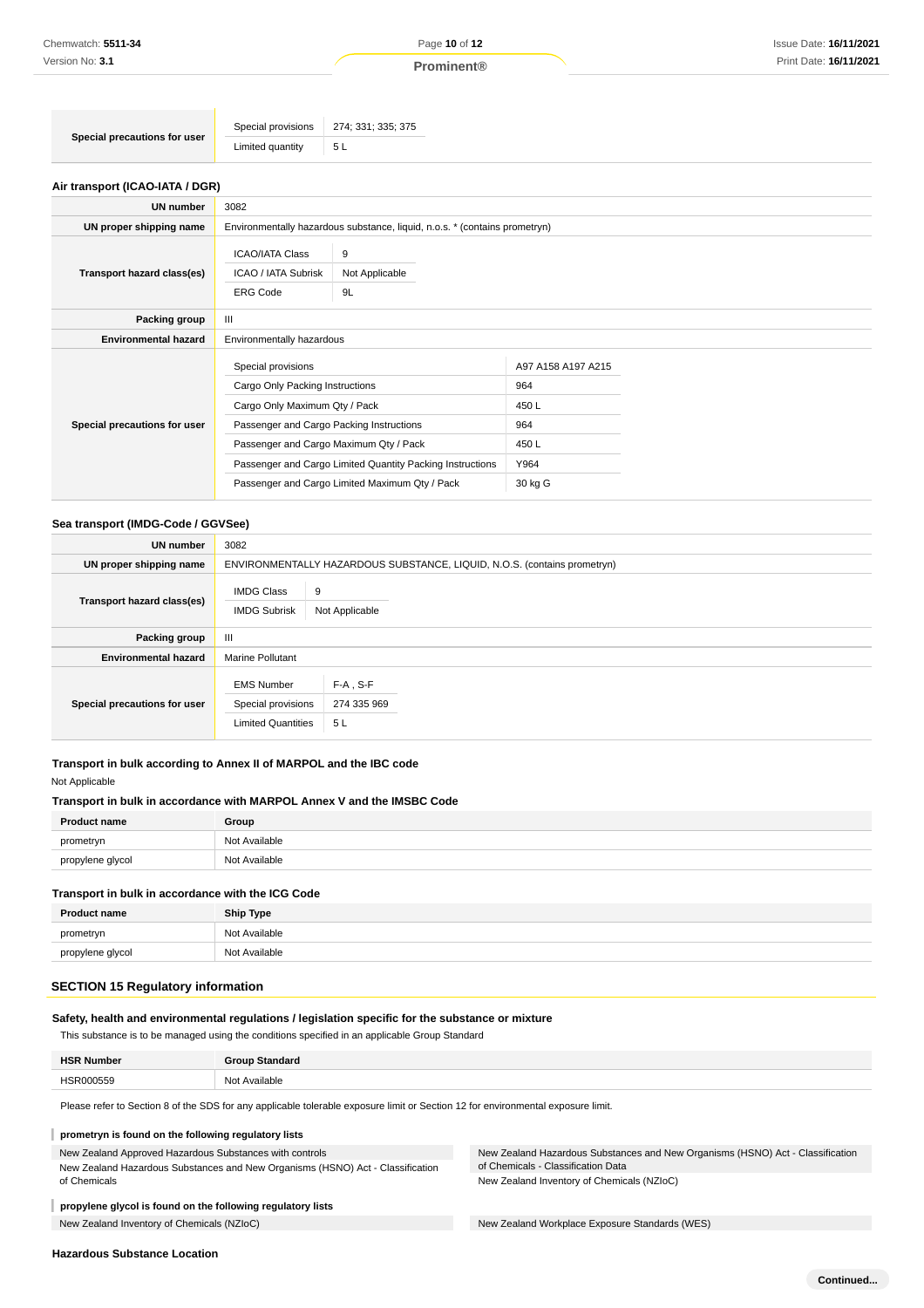Subject to the Health and Safety at Work (Hazardous Substances) Regulations 2017.

| <b>Hazard Class</b> | Quantities           |
|---------------------|----------------------|
| Not Applicable      | Not Applicable<br>__ |
|                     |                      |

#### **Certified Handler**

Subject to Part 4 of the Health and Safety at Work (Hazardous Substances) Regulations 2017.

| <b>Class</b><br>f substance | antities       |
|-----------------------------|----------------|
| Not Applicable              | Not Applicable |

Refer Group Standards for further information

### **Maximum quantities of certain hazardous substances permitted on passenger service vehicles**

Subject to Regulation 13.14 of the Health and Safety at Work (Hazardous Substances) Regulations 2017.

| <b>Hazard Class</b> | Gas (aggregate water capacity in mL) | Liquid (L) | Solid (kg) | Maximum quantity per package for each classification |
|---------------------|--------------------------------------|------------|------------|------------------------------------------------------|
| 6.5A or 6.5B        | 120<br>__                            |            |            |                                                      |

### **Tracking Requirements**

Not Applicable

#### **National Inventory Status**

| <b>National Inventory</b>                          | <b>Status</b>                                                                                                                                                                                     |
|----------------------------------------------------|---------------------------------------------------------------------------------------------------------------------------------------------------------------------------------------------------|
| Australia - AIIC / Australia<br>Non-Industrial Use | Yes                                                                                                                                                                                               |
| Canada - DSL                                       | No (prometryn)                                                                                                                                                                                    |
| Canada - NDSL                                      | No (prometryn; propylene glycol)                                                                                                                                                                  |
| China - IECSC                                      | Yes                                                                                                                                                                                               |
| Europe - EINEC / ELINCS / NLP                      | Yes                                                                                                                                                                                               |
| Japan - ENCS                                       | Yes                                                                                                                                                                                               |
| Korea - KECI                                       | Yes                                                                                                                                                                                               |
| New Zealand - NZIoC                                | Yes                                                                                                                                                                                               |
| Philippines - PICCS                                | No (prometryn)                                                                                                                                                                                    |
| USA - TSCA                                         | No (prometryn)                                                                                                                                                                                    |
| Taiwan - TCSI                                      | Yes                                                                                                                                                                                               |
| Mexico - INSQ                                      | Yes                                                                                                                                                                                               |
| Vietnam - NCI                                      | Yes                                                                                                                                                                                               |
| Russia - FBEPH                                     | No (prometryn)                                                                                                                                                                                    |
| Legend:                                            | Yes = All CAS declared ingredients are on the inventory<br>No = One or more of the CAS listed ingredients are not on the inventory. These ingredients may be exempt or will require registration. |

### **SECTION 16 Other information**

| $\sim$ $\sim$ |
|---------------|
|               |

### **SDS Version Summary**

| Version | Date of Update  | tions Updated                                     |
|---------|-----------------|---------------------------------------------------|
| v.      | :1/2021<br>16/1 | . Storage (suitable container)<br>∵lassification. |

#### **Other information**

Classification of the preparation and its individual components has drawn on official and authoritative sources as well as independent review by the Chemwatch Classification committee using available literature references.

The SDS is a Hazard Communication tool and should be used to assist in the Risk Assessment. Many factors determine whether the reported Hazards are Risks in the workplace or other settings. Risks may be determined by reference to Exposures Scenarios. Scale of use, frequency of use and current or available engineering controls must be considered.

#### **Definitions and abbreviations**

PC-TWA: Permissible Concentration-Time Weighted Average PC-STEL: Permissible Concentration-Short Term Exposure Limit IARC: International Agency for Research on Cancer ACGIH: American Conference of Governmental Industrial Hygienists STEL: Short Term Exposure Limit TEEL: Temporary Emergency Exposure Limit。 IDLH: Immediately Dangerous to Life or Health Concentrations ES: Exposure Standard OSF: Odour Safety Factor NOAEL :No Observed Adverse Effect Level LOAEL: Lowest Observed Adverse Effect Level TLV: Threshold Limit Value